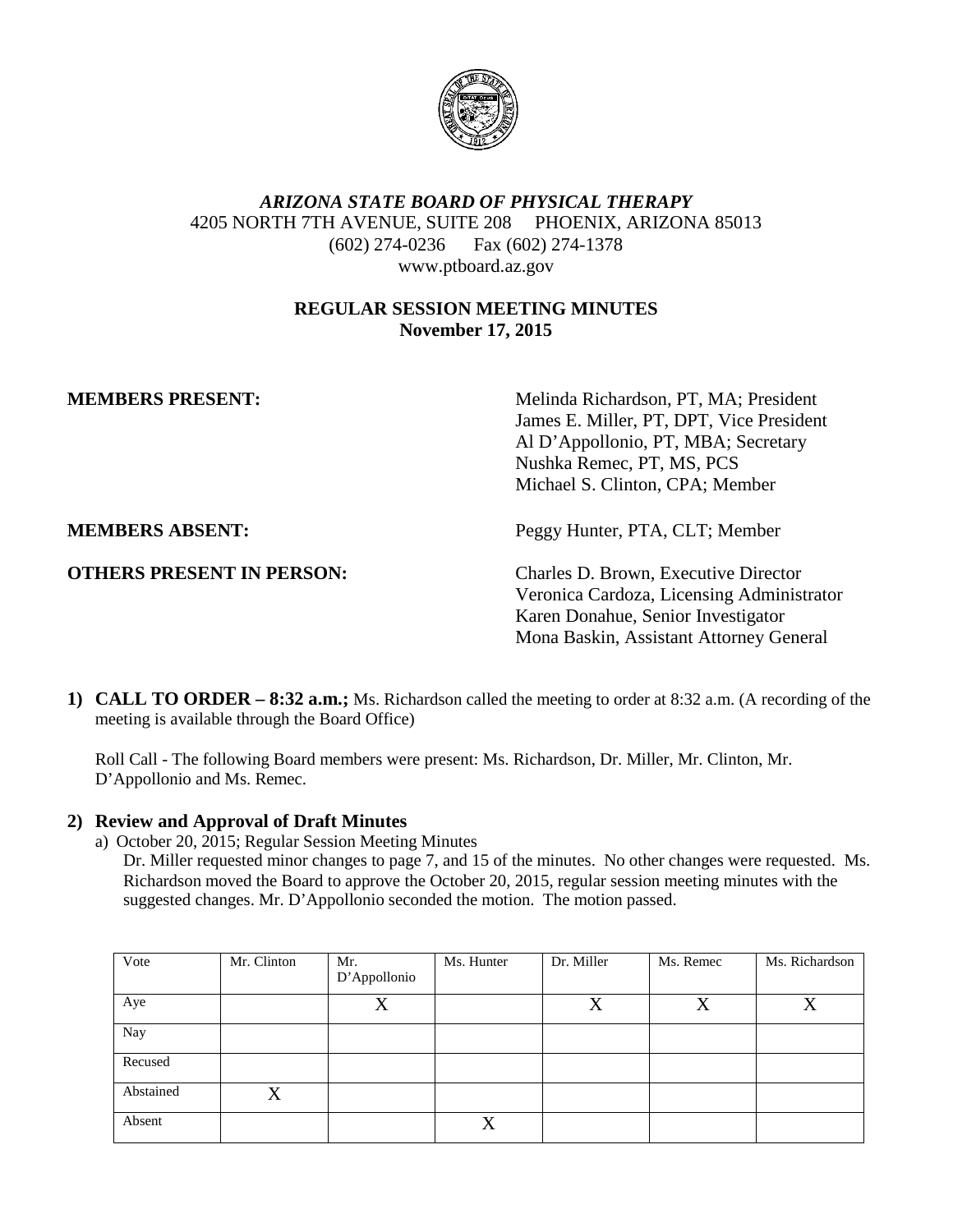### **3) CONSENT AGENDA: REVIEW, CONSIDERATION and ACTION**

a) Applications for Licensure and Certification

i) Review, Consideration and Approval of Applications of Physical Therapist Licensure upon Receipt of Passing Scores on the NPTE/AZLAW and Final Transcript

| Sana Ali         | Lyn Bagnull     | Melissa Borst          |
|------------------|-----------------|------------------------|
| Jeremy Butz      | Laura Crowe     | <b>Allison Green</b>   |
| Phillip Hurliman | Cathy Kleinhenz | Debra Leef             |
| James Mendoza    | Sarah Rhein     | Christopher Stargiotti |
| Josephine Tetteh | Jerry Westfall  | Michelle Whalen        |
|                  |                 |                        |

ii) Review, Consideration and Approval of Applications for Physical Therapist Assistant Certification upon Receipt of Passing Scores on the NPTE/AZLAW and Final Transcript.

| <b>Kimberly Copper</b> | <b>Kelly Gousset</b> | Abby Lobo       |
|------------------------|----------------------|-----------------|
| Cesiah McCulloch       | Sandra Tollers       | Mary Ann Zamora |
|                        |                      |                 |

Mr. D'Appollonio pulled Kimberly Copper from the consent agenda. Ms. Richardson pulled Sana Ali. Ms. Remec moved the Board approve the above applications upon receipt of passing scores on the NPTE/AZLAW exams and final transcripts. Dr. Miller seconded the motion. Following review and discussion the motion passed.

| Vote      | Mr. Clinton | Mr.          | Ms. Hunter | Dr. Miller | Ms. Remec | Ms. Richardson |
|-----------|-------------|--------------|------------|------------|-----------|----------------|
|           |             | D'Appollonio |            |            |           |                |
| Aye       | X           | X            |            | $\rm X$    | X         | $\rm X$        |
| Nay       |             |              |            |            |           |                |
| Recused   |             |              |            |            |           |                |
| Abstained |             |              |            |            |           |                |
| Absent    |             |              | X          |            |           |                |

Sana Ali

Ms. Richardson noted that the documentation verifying citizenship or legal authorization to work was incomplete. Ms. Richardson moved the Board approve Ms. Ali's application upon confirmation of the correct and complete citizenship or legal authorization to work documentation. Dr, Miller seconded the motion. Following review and discussion the motion passed.

| v ote | $\sim$ .<br>Mr<br>linton | Mr.<br>r,      | M.<br>Hunter | Miller<br>Dr | Mс<br>Remec | $\sim$ .<br>Ms<br><b>Richardson</b> |
|-------|--------------------------|----------------|--------------|--------------|-------------|-------------------------------------|
|       |                          | Appollonio<br> |              |              |             |                                     |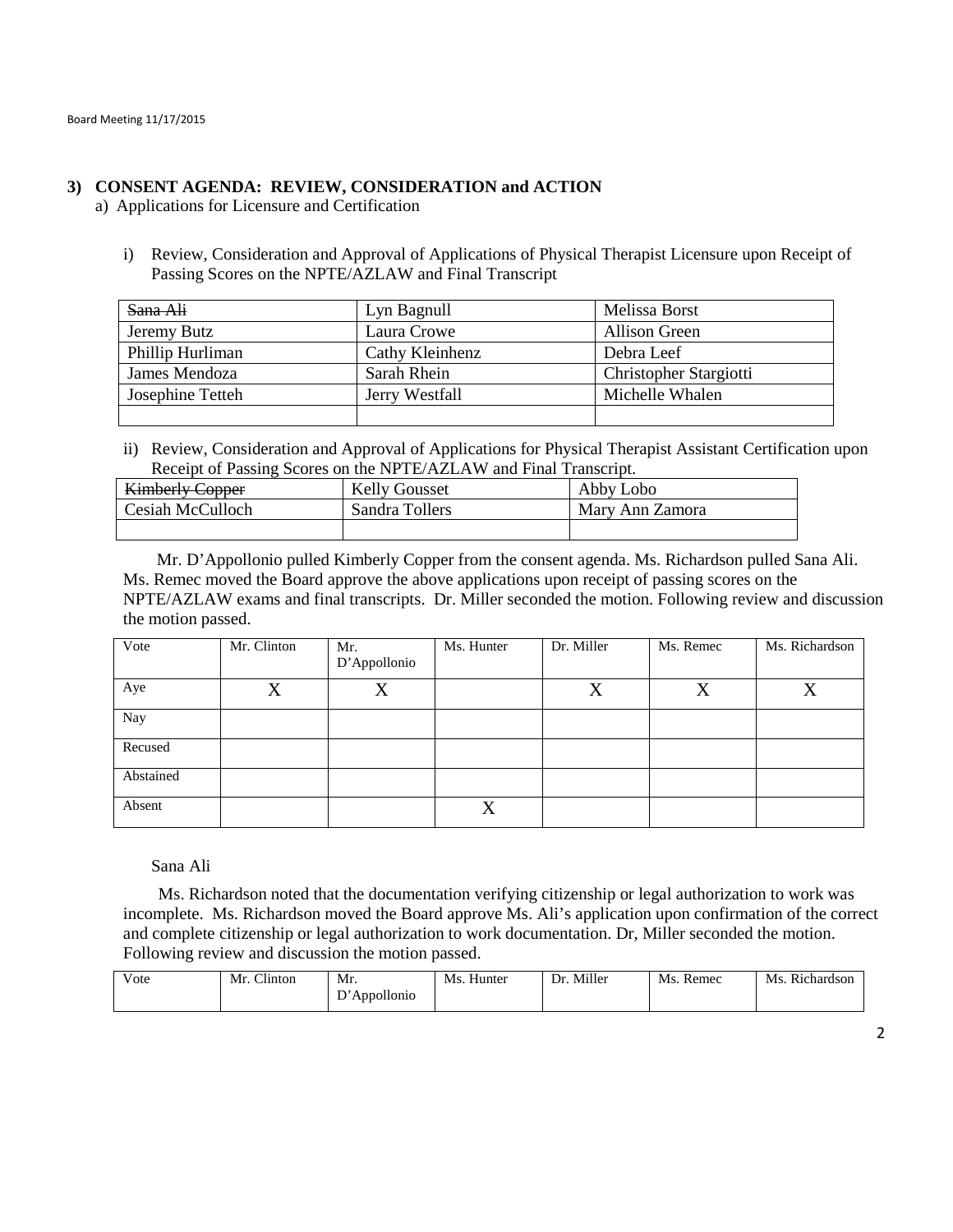| Aye       | Δ |   | $\mathbf{r}$ |  |
|-----------|---|---|--------------|--|
| Nay       |   |   |              |  |
| Recused   |   |   |              |  |
| Abstained |   |   |              |  |
| Absent    |   | ∡ |              |  |

Kimberly Copper

Mr. D'Appollonio noted a gap of employment in Ms. Copper's work history and asked staff if any consideration needed to be given. Mr. Brown stated the applicant provided the requested past five years of history and there is no requirement for the Board to further verify competency. Mr. D'Appollonio moved the Board approve Ms. Copper's application for certification upon receipt of passing scores on the NPTE/AZLAW exams and final transcripts.

| Vote      | Mr. Clinton | Mr.<br>D'Appollonio | Ms. Hunter | Dr. Miller | Ms. Remec | Ms. Richardson |
|-----------|-------------|---------------------|------------|------------|-----------|----------------|
| Aye       | X           | X                   |            | X          | X         | X              |
| Nay       |             |                     |            |            |           |                |
| Recused   |             |                     |            |            |           |                |
| Abstained |             |                     |            |            |           |                |
| Absent    |             |                     | X          |            |           |                |

Consent Agenda Ends

## **1) Review, Consideration and Action on Applications for Licensure and Certification**

- a) Review of and Possible Action on the Following Applications for Physical Therapist Licensure Foreign Educated Graduates of Programs Not U.S. Accredited.
	- (1) Nnabuikem Anaba

Dr. Miller moved the Board find the applicants education substantially equivalent and require the applicant to complete a period of supervised clinical practice (SCPP) under an interim permit. Ms. Richardson seconded the motion. Following review and discussion the motion passed.

| Vote | Mr. Clinton | Mr.<br>D'Appollonio     | Ms. Hunter | Dr. Miller | Ms. Remec | Ms. Richardson |
|------|-------------|-------------------------|------------|------------|-----------|----------------|
| Aye  | ∡⊾          | $\overline{\mathbf{v}}$ |            | ∡          |           | ∡⊾             |
| Nay  |             |                         |            |            |           |                |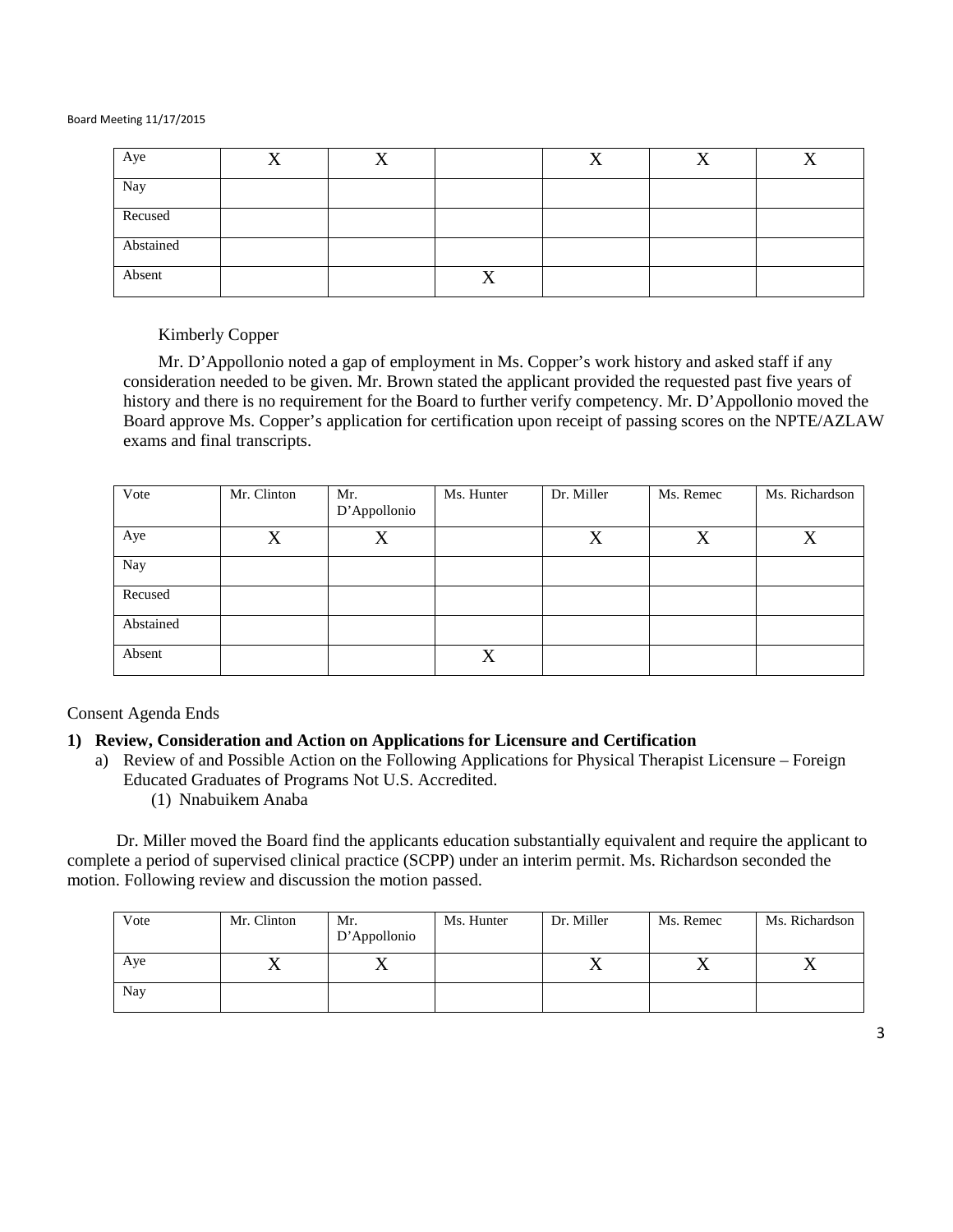| Recused                                                                                                                         |  |                |  |  |
|---------------------------------------------------------------------------------------------------------------------------------|--|----------------|--|--|
| Abstained                                                                                                                       |  |                |  |  |
| <u> Termin a shekara ta 1989 a Tanzania a Tanzania a Tanzania a Tanzania a Tanzania a Tanzania a Tanzania a Tanza</u><br>Absent |  | $\overline{A}$ |  |  |

(2) Mouly Bhatt

Dr. Miller moved the Board approve the applicant's purposed supervision plan for a SCPP. Mr. D'Appollonio seconded the motion. Following review and discussion the motion passed.

| Vote      | Mr. Clinton | Mr.<br>D'Appollonio | Ms. Hunter | Dr. Miller | Ms. Remec | Ms. Richardson |
|-----------|-------------|---------------------|------------|------------|-----------|----------------|
| Aye       | $\rm X$     | $\rm X$             |            | X          | X         | X              |
| Nay       |             |                     |            |            |           |                |
| Recused   |             |                     |            |            |           |                |
| Abstained |             |                     |            |            |           |                |
| Absent    |             |                     | X          |            |           |                |

(3) Penny DeJarnette

Ms. Remec moved the Board approve Ms. DeJarnette to take the AZLAW examination and require her to get an updated credential evaluation which includes her complete education. Mr. Clinton seconded the motion. Following review and discussion the motion passed.

| Vote      | Mr. Clinton | Mr.<br>D'Appollonio | Ms. Hunter | Dr. Miller | Ms. Remec | Ms. Richardson |
|-----------|-------------|---------------------|------------|------------|-----------|----------------|
| Aye       | X           | X                   |            | X          | X         | X              |
| Nay       |             |                     |            |            |           |                |
| Recused   |             |                     |            |            |           |                |
| Abstained |             |                     |            |            |           |                |
| Absent    |             |                     | X          |            |           |                |

b) Review, Consideration and Approval of Applications for Physical Therapist Licensure upon Receipt of Passing Scores on the NPTE/AZLAW and Final Transcript and with documentation Related to Disclosure on "Personal Information" section of the application

(1) Jenna Maher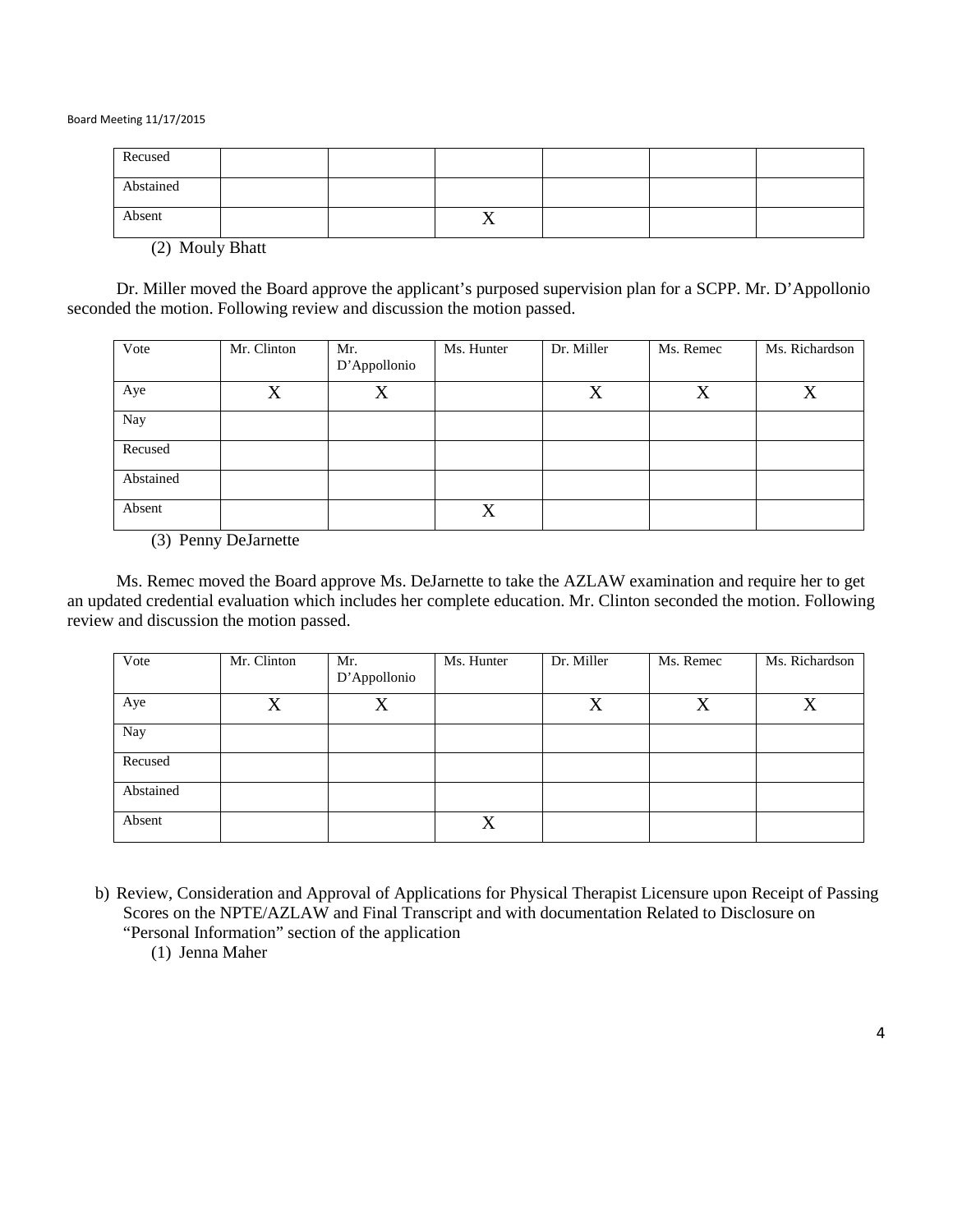Ms. Richardson moved the Board approve Ms. Maher's application upon receipt of passing scores on the NPTE/AZLAW examinations and final transcripts. Dr. Miller seconded the motion. Following review and discussion, the motion passed.

| Vote      | Mr. Clinton | Mr.<br>D'Appollonio | Ms. Hunter | Dr. Miller | Ms. Remec | Ms. Richardson |
|-----------|-------------|---------------------|------------|------------|-----------|----------------|
| Aye       | X           | X                   |            | X          | X         | v              |
| Nay       |             |                     |            |            |           |                |
| Recused   |             |                     |            |            |           |                |
| Abstained |             |                     |            |            |           |                |
| Absent    |             |                     | X          |            |           |                |

(2) Paul Hartman

Mr. D'Appollonio moved the Board approve Mr. Hartman's application upon receipt of passing scores on the NPTE/AZLAW examinations and final transcripts. Dr. Miller seconded the motion. Following review and discussion, the motion passed.

| Vote      | Mr. Clinton | Mr.<br>D'Appollonio | Ms. Hunter | Dr. Miller | Ms. Remec | Ms. Richardson    |
|-----------|-------------|---------------------|------------|------------|-----------|-------------------|
| Aye       | X           | X                   |            | $\rm X$    | X         | $\rm\overline{X}$ |
| Nay       |             |                     |            |            |           |                   |
| Recused   |             |                     |            |            |           |                   |
| Abstained |             |                     |            |            |           |                   |
| Absent    |             |                     | X          |            |           |                   |

c) Review, Consideration and Approval of Applications for Physical Therapist Assistant Certification upon Receipt of Passing Scores on the NPTE/AZLAW and Final Transcript and with documentation Related to Disclosure on "Personal Information" section of the application (1) Douglas Martin

Mr. D'Appollonio moved the Board approve Mr. Hartman's application upon receipt of passing scores on the NPTE/AZLAW examinations and final transcripts. Dr. Miller seconded the motion. Following review and discussion, the motion passed.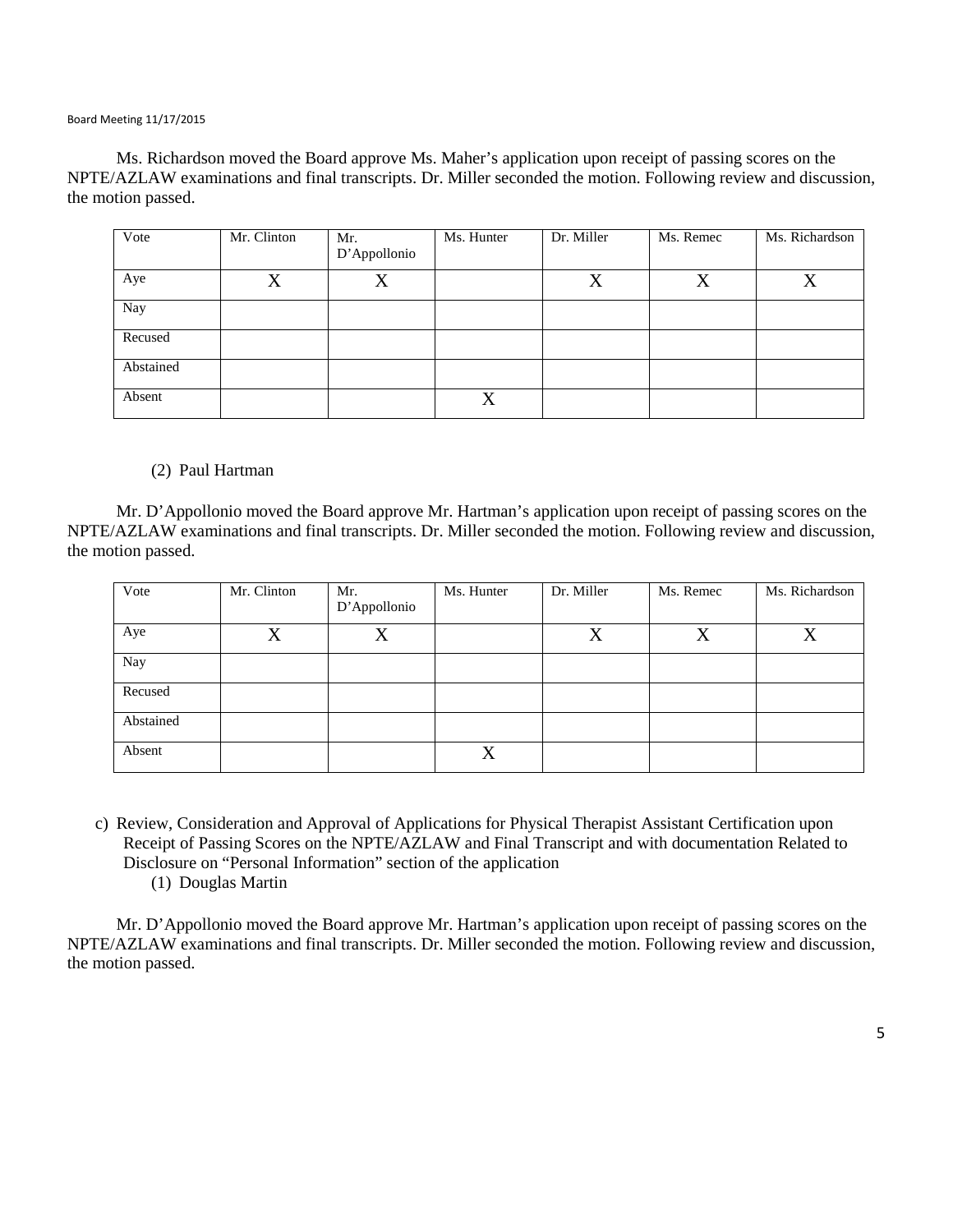| Vote      | Mr. Clinton       | Mr.<br>D'Appollonio | Ms. Hunter | Dr. Miller | Ms. Remec | Ms. Richardson |
|-----------|-------------------|---------------------|------------|------------|-----------|----------------|
| Aye       | $\rm\overline{X}$ | X                   |            | X          | X         | v              |
| Nay       |                   |                     |            |            |           |                |
| Recused   |                   |                     |            |            |           |                |
| Abstained |                   |                     |            |            |           |                |
| Absent    |                   |                     | X          |            |           |                |

### **5) COMPLAINTS, HEARINGS, INVESTIGATIONS and COMPLIANCE**

c) Further Investigation/Initial Review, Discussion, and Action on Complaint

i) Case #15-18 Edward Hunter, PT

Mr. Hunter was present and was represented by Brent Peugnet. Mr. Peugnet provided a statement. He stated he understood the serious nature of the criminal charges Mr. Hunter faces. Mr. Peugnet stated the court has put in place restrictions that will not allow Mr. Hunter to practice. Mr. Peugnet stated a surrender of licensure as offered by the Board is not necessary. Mr. Hunter will consent to a stayed revocation of his license, which is automatically lifted if he is convicted in the criminal case. If Mr. Hunter is acquitted he would have an opportunity for a hearing before the Board. Mr. Peuqnet stated Mr. Hunter cannot testify at a Formal Hearing as anything he says could be used at a criminal trial. Ms. Baskin stated that The Board can question Mr. Hunter, but that it may not be in Mr. Hunter's best interest to answer.

Mr. D'Appollonio stated he was comfortable with the court ordered restrictions. Ms. Baskin asked if Mr. Hunter was also agreeing to a suspension of practice until the Board case is resolved. Mr. Peugnet stated yes. Dr. Miller moved the Board enter executive session to obtain legal advice. Ms. Richardson seconded the motion.

The Board entered Executive Session at 8:55 a.m.

The Board entered Regular Session at 9:12 a.m.

Ms. Remec asked Mr. Hunter to explain his defense to the allegations. Mr. Hunter invoked his Fifth Amendment rights not to answer. Ms. Remec asked Mr. Hunter to explain his experience with pediatrics and what he plans for the rest of his career. Mr. Hunter stated he would like to continue treating patients in a home health environment or geriatric patients. Ms. Remec asked what percentage of his patients are pediatric patients. Mr. Hunter stated 15%. Mr. Hunter stated parents are present 100 percent of the time from examinations and he lets them decide if they wish to be present for treatment. Dr. Miller asked Mr. Hunter if he ever received any certifications in woman's health. Mr. Hunter stated he completed a prenatal health program in 1984. Mr. D'Appollonio asked why Mr. Hunter does not accept the current offer to surrender his license. Mr. Hunter stated he does not feel he could get the license back. Mr. Hunter stated he wants to explain the matter, but he cannot at this time.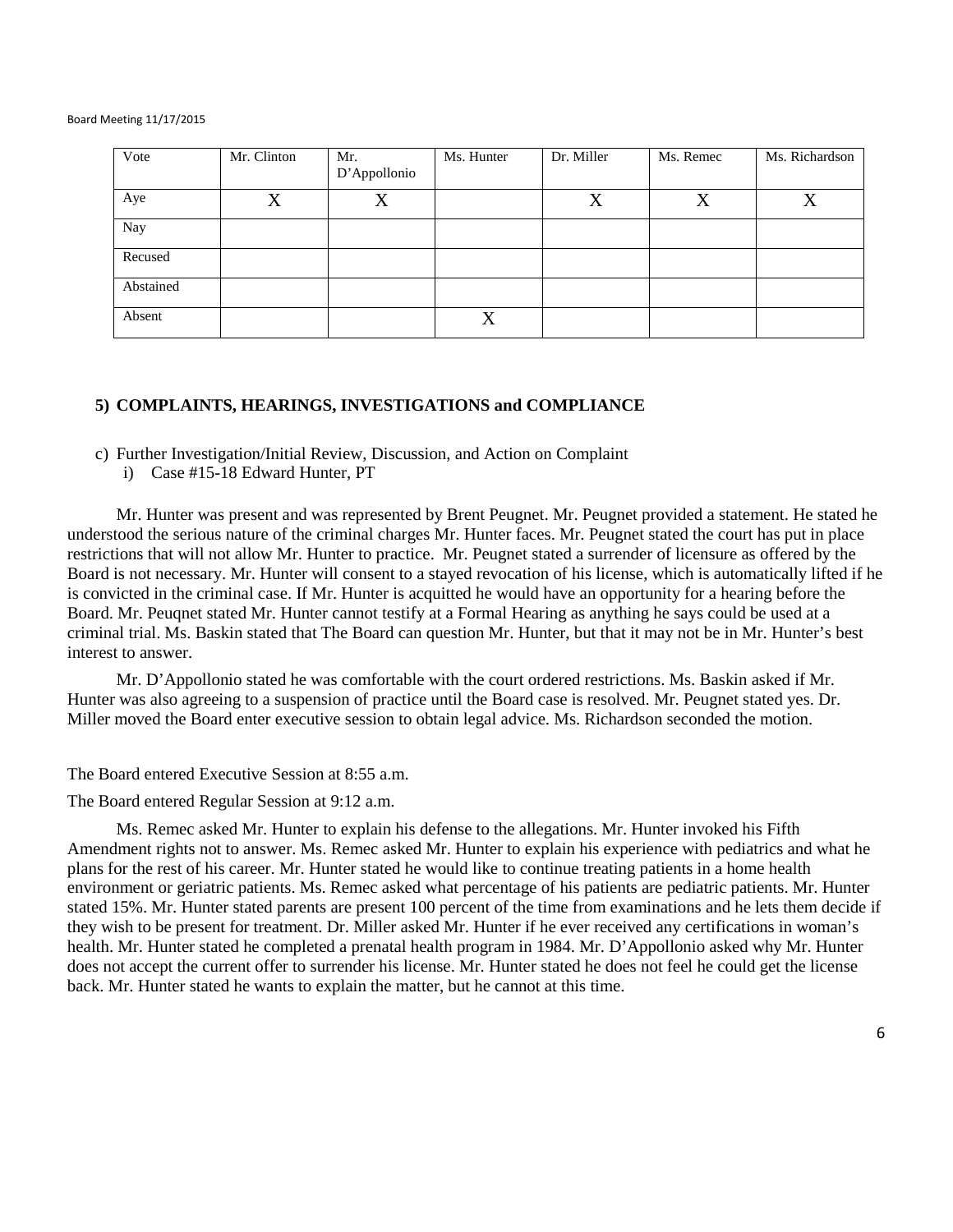Ms. Richardson moved the Board instruct staff to construct a consent agreement to place a stayed revocation on Mr. Hunter's license which would be lifted if he is convicted of any charges in his current criminal case and if he is acquitted suspends his license until the Board case is resolved. M. D'Appollonio seconded the motion. Following review and discussion the motion failed.

| Vote      | Mr. Clinton | Mr.          | Ms. Hunter | Dr. Miller | Ms. Remec | Ms. Richardson |
|-----------|-------------|--------------|------------|------------|-----------|----------------|
|           |             | D'Appollonio |            |            |           |                |
| Aye       |             | X            |            |            |           | Χ              |
| Nay       | X           |              |            | X          | X         |                |
| Recused   |             |              |            |            |           |                |
| Abstained |             |              |            |            |           |                |
| Absent    |             |              | X          |            |           |                |

Dr. Miller moved the Board forward the complaint to formal hearing and allow Mr. Hunter to surrender his license before the hearing. M. Remec seconded the motion. In discussion Dr. Miller stated Mr. Hunter has now heard the Board discuss the matter and can consider the discussion in considering his options going forward. Mr. D'Appollonio stated the consent in the previous motion would resolve practice issues until the case is resolved. The motion passed.

| Vote      | Mr. Clinton | Mr.          | Ms. Hunter | Dr. Miller | Ms. Remec | Ms. Richardson |
|-----------|-------------|--------------|------------|------------|-----------|----------------|
|           |             | D'Appollonio |            |            |           |                |
| Aye       | X           |              |            | X          | X         |                |
| Nay       |             | X            |            |            |           | X              |
| Recused   |             |              |            |            |           |                |
| Abstained |             |              |            |            |           |                |
| Absent    |             |              | X          |            |           |                |

b) Initial Review, Discussion and Action on Complaint

i) Case #15-13; Erika VanPoorten, PT

Ms. VanPoorten was not present but was represented by Susan McClellan her legal counsel. Ms. Donahue provided a summary of the complaint for the Board. Board opened complaint #15-13 after review of Complaint #15- 03 Keith Fisher, PT. The Board alleges that Ms. VanPoorten, PT delegated ice massage to physical therapy aide in which the intervention produced a wound on a patient, failed to appropriately supervise assistive personnel, charged unreasonable or fraudulent fess and failed to maintain adequate patient records. Ms. McClellan made a statement to the Board. The Board discussed the investigative report and the patient records involved. Dr. Miller moved the Board issue a non-disciplinary order for continuing education for six hours of continuing education in documentation, six hours of continuing education in orthopedic diagnosis, evaluation, and treatment. The continuing education must be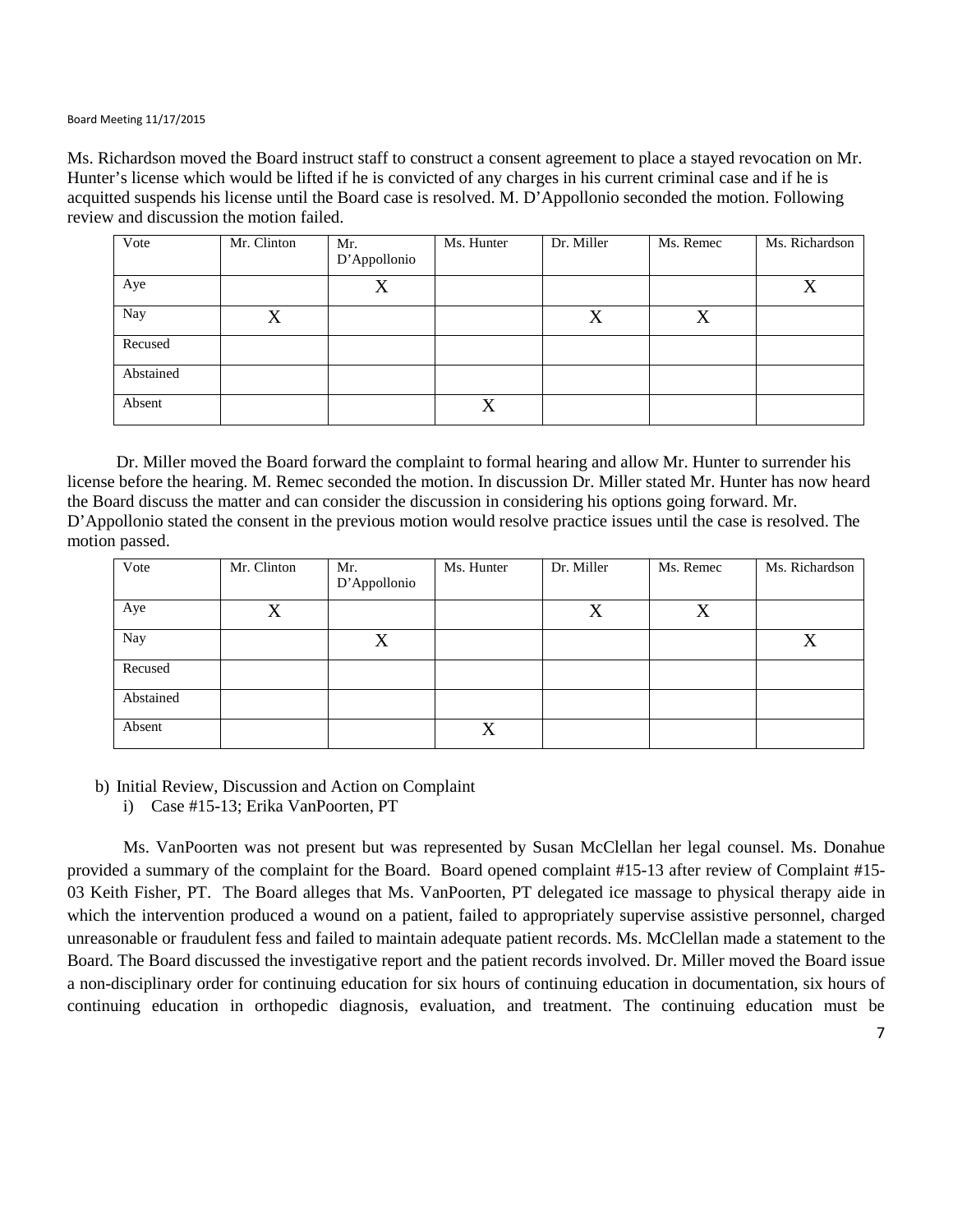preapproved by Board staff and must be completed in six months. Ms. Richardson seconded the motion. In discussion Mr. Clinton asked why this case should be resolved with non-disciplinary action instead of discipline? Dr. Miller stated that the case is limited to one date of service so there is a limited picture of her practice. Dr. Miller stated if there when multiple dates of service to review that showed similar issues then he would be inclined to take more severe action. Mr. D'Appollonio stated he understands that this case provides a very limit look at Ms. VanPoorten' s practice, but noted there was an injury and no incident report was documented along with the documentation and supervision issues. Ms. Richardson called the vote. The motion passed.

| Vote      | Mr. Clinton | Mr.          | Ms. Hunter | Dr. Miller | Ms. Remec | Ms. Richardson |
|-----------|-------------|--------------|------------|------------|-----------|----------------|
|           |             | D'Appollonio |            |            |           |                |
| Aye       |             |              |            | X          | X         | $\rm X$        |
| Nay       | X           | X            |            |            |           |                |
| Recused   |             |              |            |            |           |                |
| Abstained |             |              |            |            |           |                |
| Absent    |             |              | X          |            |           |                |

c) Informal Hearings; 9:00 a.m.

i) Case #15-11; Blain Packard, PTA

Mr. Packard was present and was represented by Scott King. The Board members and Board staff introduced themselves. Ms. Richardson read a summary of how the hearing would be conducted and reviewed the possible outcomes of the hearing. Ms. Donahue and Mr. Packard were sworn-in as witnesses. Mr. Brown read the allegations against Mr. Packard.

**A) Engaged in the performance of substandard care by a physical therapist assistant, including exceeding the authority to perform tasks selected and delegated by the supervising licensee regardless of whether actual injury to the patient is established.**

- 1. Mr. Packard may have failed to notify his supervising therapist of the following DOS in which the documentation indicates a change in patient status:
	- a. 10/31/14
	- b. 11/5/14
	- c. 11/10/14
	- d. 11/12/14
	- e. 11/14/14
	- f. 11/17/14
	- g. 11/25/14
	- h. 12/17/14
	- i. 12/29/14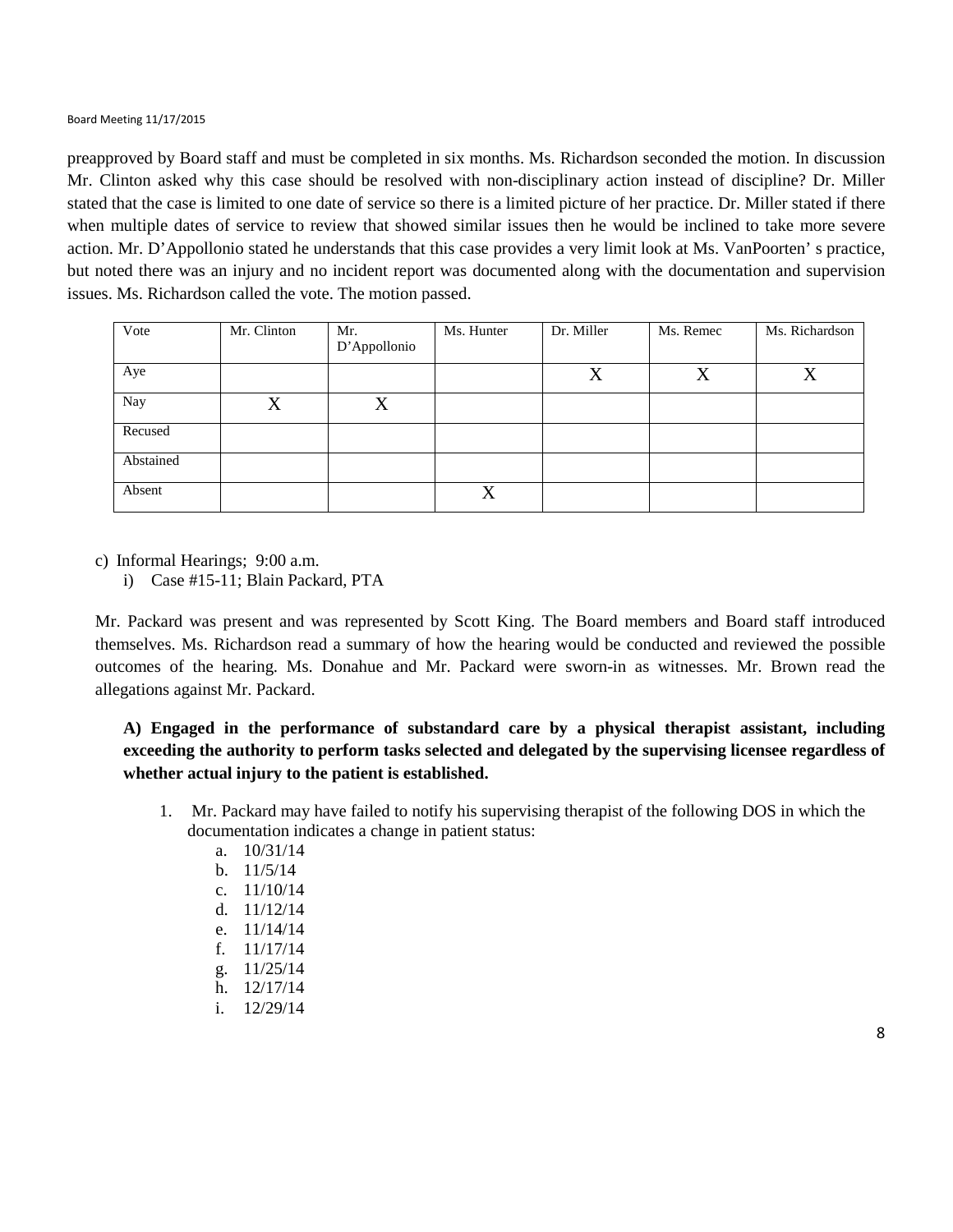- j. 1/15/15
- k. 1/22/15
- l. 1/26/15
- 2. Mr. Packard may have exceeded his authority to perform tasks when he documented completion of a Progress report on 11/25/14.
- 3. Mr. Packard may have performed treatment interventions in to which he was not delegated to perform and to regions of the body in which a physical therapist had not performed an evaluation on the following dates of service:
	- a. 11/5/14
	- b. 11/7/14
	- c. 11/12/14
	- d. 11/25/14
	- e. 12/17/14
	- f. 12/29/14
	- g. 1/15/15
	- h. 1/16/15

Mr. Packard confirms in his response that on 12/29/14:

"I determined, through palpation, that the major restriction was in the calf."

- 4. Mr. Packard may have exceeded his authority to perform tasks when he documents modification of the patient's plan of care when he changed the frequency of the patient visits on 1/15/15.
- 5. Mr. Packard may have exceeded his authority to perform tasks when he failed to notify his supervising physical therapist of the patient request for further evaluation of her cervical spine and UQ. Mr. Packard documents denying her request stating that she first must complete her current episode of care.
- 6. Mr. Packard may have exceeded his authority to perform tasks when he took Ms. C into a private room to discuss her complaints with the treatment she received from him instead of notifying his supervising physical therapist.
- 7. Mr. Packard may have exceeded his authority to perform tasks when he continued to provide physical therapy services to Ms. C following her reports of injury to her knee and a greater than two week absence from therapy services on  $1/15/15$  without a re-evaluation by a physical therapist.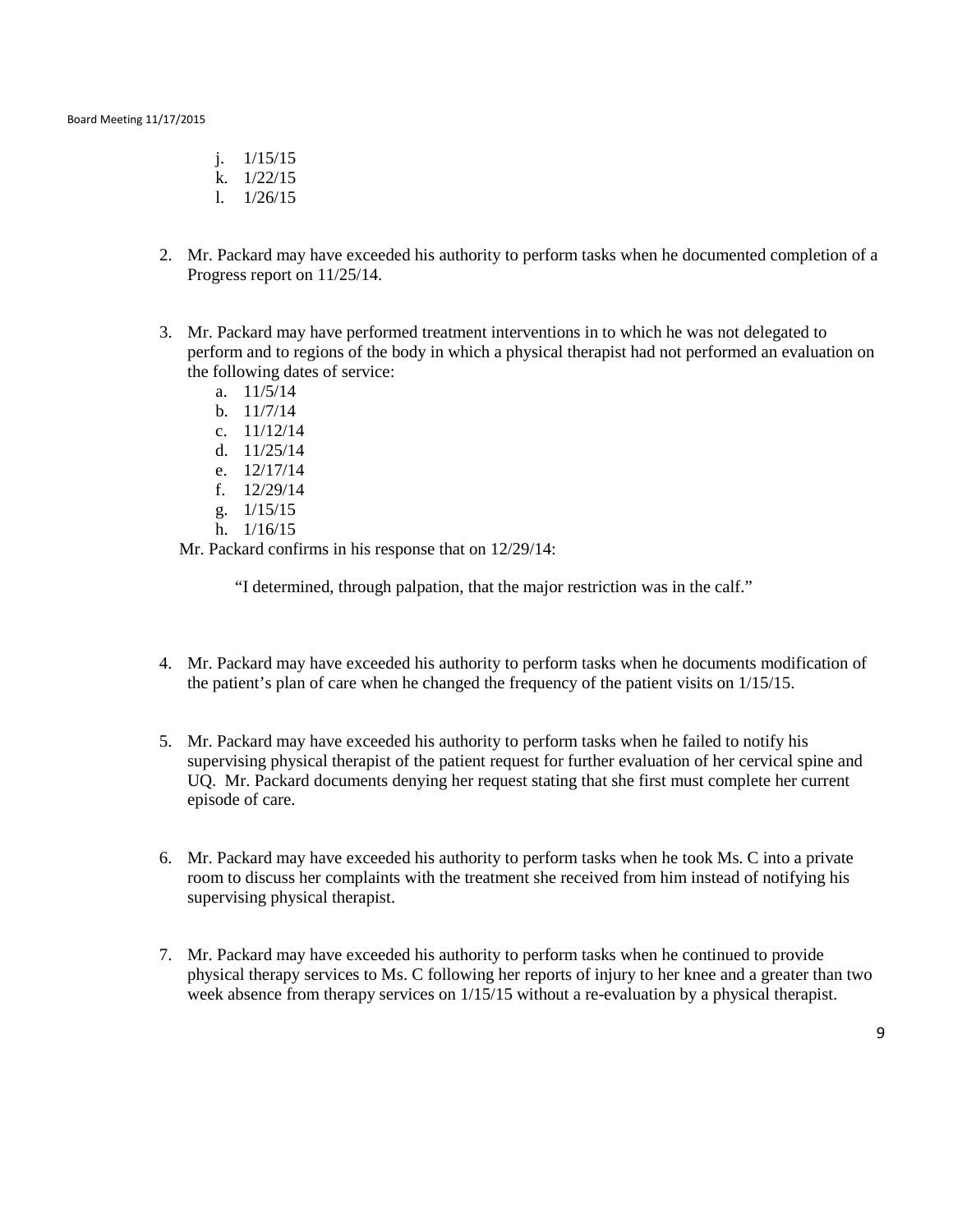#### **B) Charged unreasonable or fraudulent fees for services performed or not performed.**

- 1. Billing may be inconsistent with documented treatment time/ performance on the following DOS:
	- a. 11/7/14
	- b. 11/21/14
	- c. 12/17/14
	- d. 1/15/15
	- e. 1/16/15
	- f. 1/19/15
	- g. 1/22/15
	- h. 1/26/15

## **C) Made misleading, deceptive, untrue or fraudulent representations in violation of this chapter or in the practice of the profession.**

1. Mr. Packard's signature does not identify him as a physical therapist assistant.

2. Mr. Packard documents progress report on 11/25/14, his signature does not indicate that he is a physical therapist assistant.

3. Mr. Packard may have mislead/misrepresented the patient on DOS 1/15/15 when he informed the patient the following:

• Mr. Packard determined that a physical therapist would not perform an evaluation on the patient's cervical spine and shoulders, per patient request, and documents that such and evaluation will not be performed until she has "finished her current episode of care"

**D) Failed to maintain adequate patient records. For the purposes of this paragraph, "adequate patient records" means legible records that comply with board rules and that contain at a minimum an evaluation of objective findings, a diagnosis, the plan of care, the treatment record, a discharge summary and sufficient information to identify the patient.** 

1. Per chart review located in Investigative Report #15-11

## **E) Provided treatment intervention unwarranted by the condition of the patient tor treatment beyond the point of reasonable benefit.**

1. Mr. Packard confirms in his response that he provided treatment to the knee region on 12/29/14.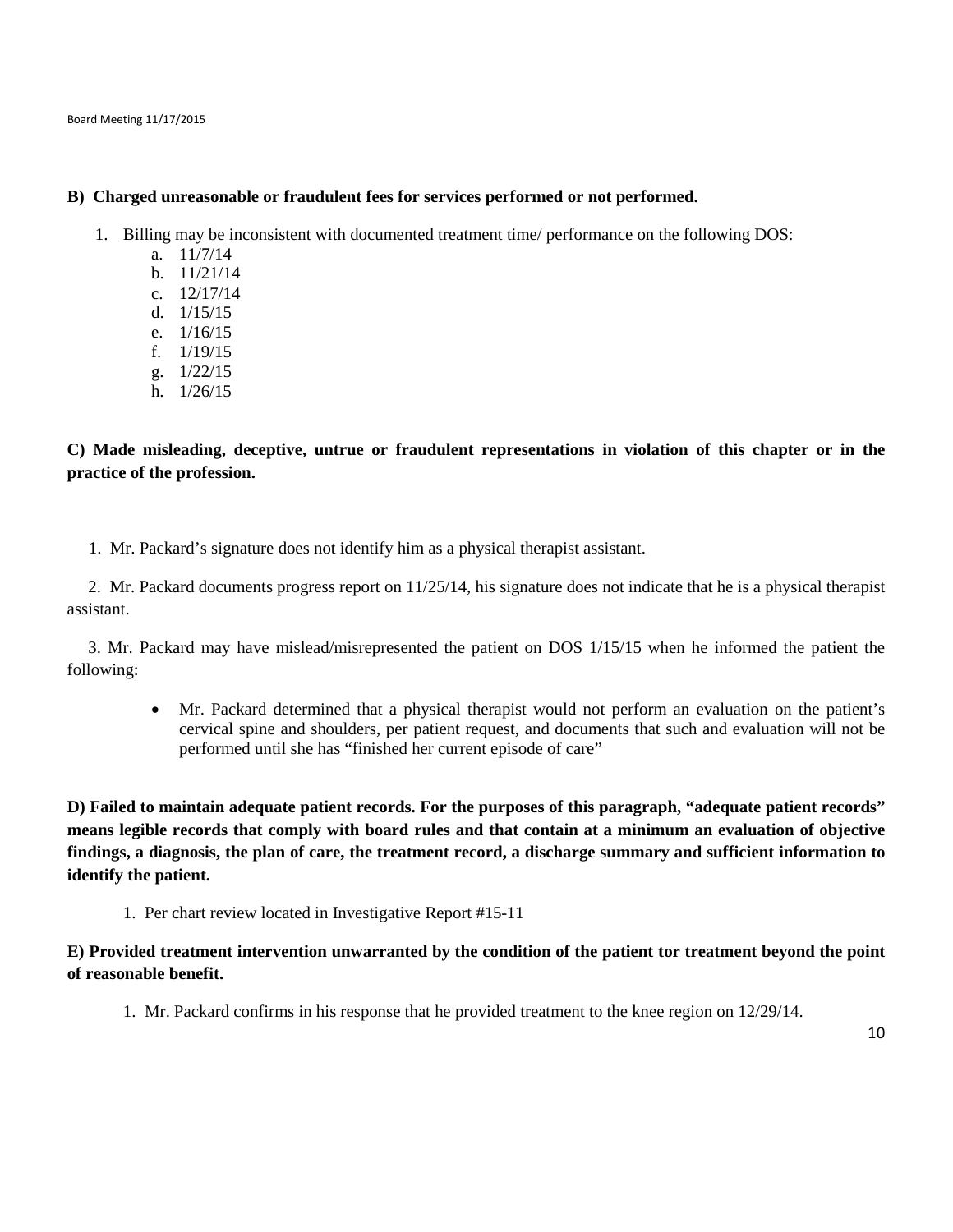- Referral Diagnosis: Deconditioning S/P cardiac code/arrest.
- ICD-9 Code: Difficulty in walking
- Initial evaluation identifies:
	- o Patient's chief complaint: LE weakness and left foot drop.
	- o Pain location: chest pain due to fractured ribs, and LLE pain that radiates from left lumbar to toes, constant pain ranging from 4/10 in reclined position to 10+/10.
	- o Therapist assessment:<br>■ Decrease streu
		- Decrease strength, decreased endurance/deconditioning state association with current post-operative condition of heart surgery. Additional presence of left ankle strength/foot drop.
		- Knee assessment was not documented by the supervising physical therapist throughout the treatment record.
- Documentation does not indicate that a physical therapist has assessed the knee, specifically, did not assess the knee complaints on this DOS prior to Mr. Packard providing treatment interventions.

2. Mr. Packard documents treatment performed to the left foot without documentation to indicate an assessment of the left foot prior to treatment intervention or delegated treatment by the supervising documentation on the following DOS:

 $\bullet$  11/5/14

3. Mr. Packard documents treatment performed to the left gastroc/soleus region without documentation to indicate an assessment of the left gastroc/soleus region prior to treatment intervention or delegated treatment by the supervising documentation on the following DOS:

- $\bullet$  11/12/14
- $\bullet$  11/15/14
- $\bullet$  12/17/14
- $\bullet$  12/29/14

Mr. Packard and Mr. King declined making an opening statement. The Board members asked questions of Mr. Packard. Following the Board's questioning of Mr. Packard. Mr. King and Mr. Packard made closing statements. Ms. Richardson guided the Board through each allegation for discussion. Following discussion on the allegations Dr. Miller moved the Board adopt the following conclusions of law:

**A) Engaged in the performance of substandard care by a physical therapist assistant, including exceeding the authority to perform tasks selected and delegated by the supervising licensee regardless of whether actual injury to the patient is established.**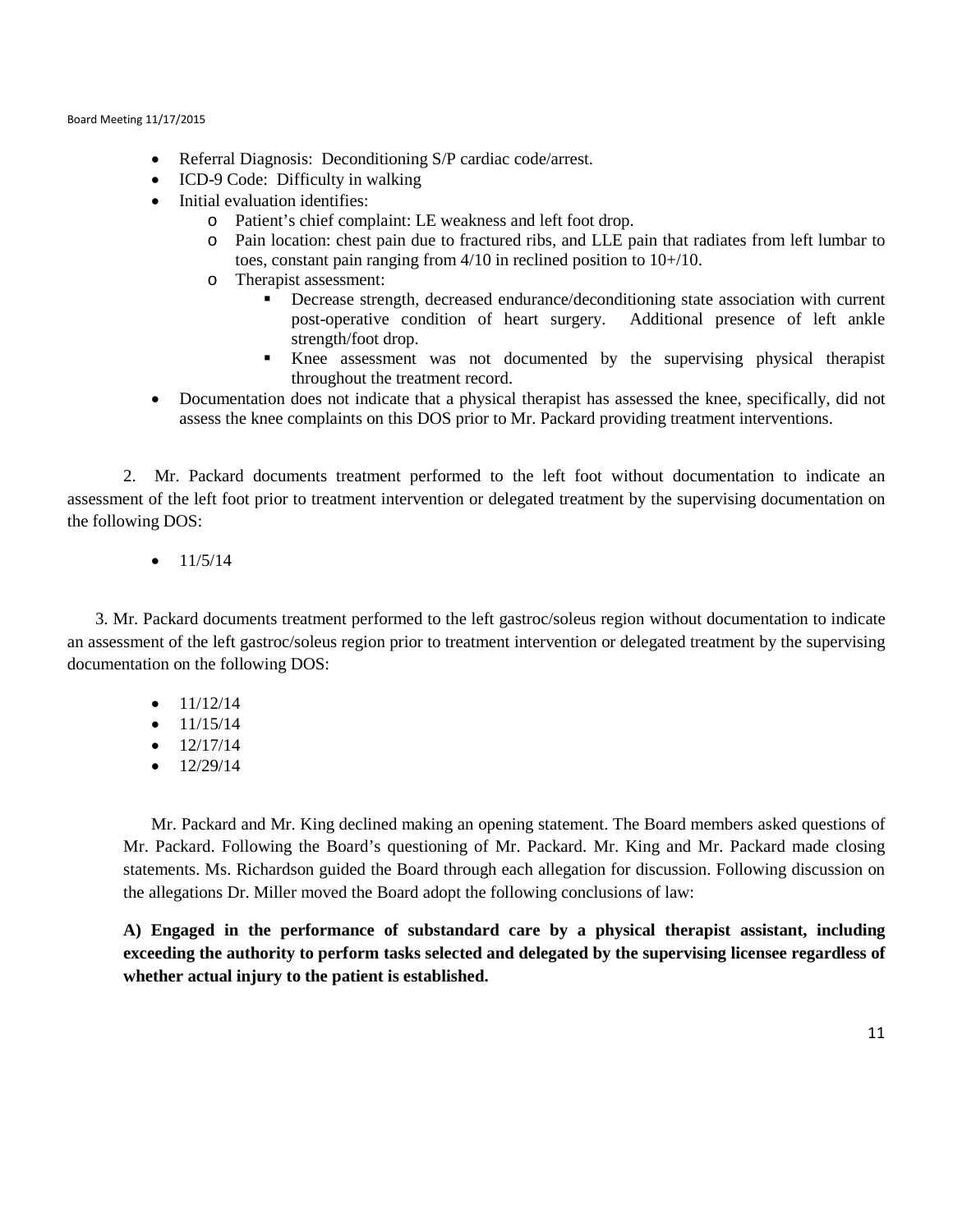- 1. Mr. Packard failed to notify his supervising therapist of the following DOS in which the documentation indicates a change in patient status:
	- a. 10/31/14
	- b. 11/5/14
	- c. 11/10/14
	- d. 11/12/14
	- e. 11/14/14
	- f. 11/17/14
	- g. 11/25/14
	- h. 12/17/14
	- i. 12/29/14
	- j. 1/15/15
	- k. 1/22/15
	- l. 1/26/15
- 2. Mr. Packard exceeded his authority to perform tasks when he documented completion of a Progress report on 11/25/14.
- 3. Mr. Packard performed treatment interventions in to which he was not delegated to perform and to regions of the body in which a physical therapist had not performed an evaluation on the following dates of service:
	- a. 11/5/14
	- b. 11/7/14
	- c. 11/12/14
	- d. 11/25/14
	- e. 12/17/14
	- f. 12/29/14
	- g. 1/15/15
	- h. 1/16/15

Mr. Packard confirms in his response that on 12/29/14:

"I determined, through palpation, that the major restriction was in the calf."

- 4. Mr. Packard exceeded his authority to perform tasks when he documents modification of the patient's plan of care when he changed the frequency of the patient visits on 1/15/15.
- 5. Mr. Packard exceeded his authority to perform tasks when he failed to notify his supervising physical therapist of the patient request for further evaluation of her cervical spine and UQ. Mr. Packard documents denying her request stating that she first must complete her current episode of care.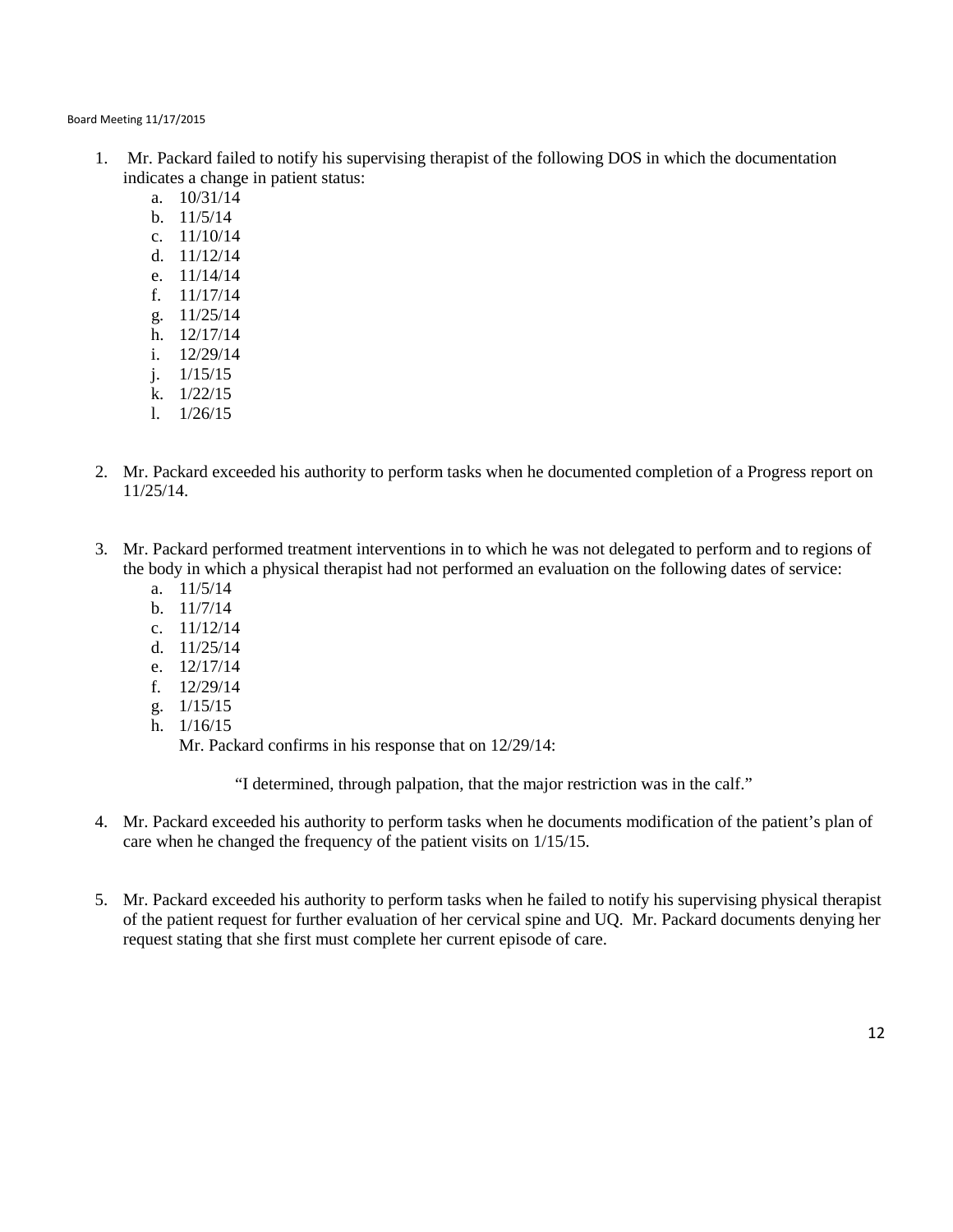- 6. Mr. Packard exceeded his authority to perform tasks when he took Ms. C into a private room to discuss her complaints with the treatment she received from him instead of notifying his supervising physical therapist.
- 7. Mr. Packard exceeded his authority to perform tasks when he continued to provide physical therapy services to Ms. C following her reports of injury to her knee and a greater than two week absence from therapy services on 1/15/15 without a re-evaluation by a physical therapist.

## **B) Charged unreasonable or fraudulent fees for services performed or not performed.**

- 1. Billing is inconsistent with documented treatment time/ performance on the following DOS:
	- a. 11/7/14
	- b. 11/21/14
	- c. 12/17/14
	- d. 1/15/15
	- e. 1/16/15
	- f. 1/19/15
	- g. 1/22/15
	- h. 1/26/15

**C) Failed to maintain adequate patient records. For the purposes of this paragraph, "adequate patient records" means legible records that comply with board rules and that contain at a minimum an evaluation of objective findings, a diagnosis, the plan of care, the treatment record, a discharge summary and sufficient information to identify the patient.** 

1. Per chart review located in Investigative Report #15-11

## **D) Provided treatment intervention unwarranted by the condition of the patient tor treatment beyond the point of reasonable benefit.**

- 1. Mr. Packard confirms in his response that he provided treatment to the knee region on 12/29/14.
	- Referral Diagnosis: Deconditioning S/P cardiac code/arrest.
	- ICD-9 Code: Difficulty in walking
	- Initial evaluation identifies:
		- o Patient's chief complaint: LE weakness and left foot drop.
		- o Pain location: chest pain due to fractured ribs, and LLE pain that radiates from left lumbar to toes, constant pain ranging from 4/10 in reclined position to 10+/10.
		- o Therapist assessment:
			- Decrease strength, decreased endurance/deconditioning state association with current post-operative condition of heart surgery. Additional presence of left ankle strength/foot drop.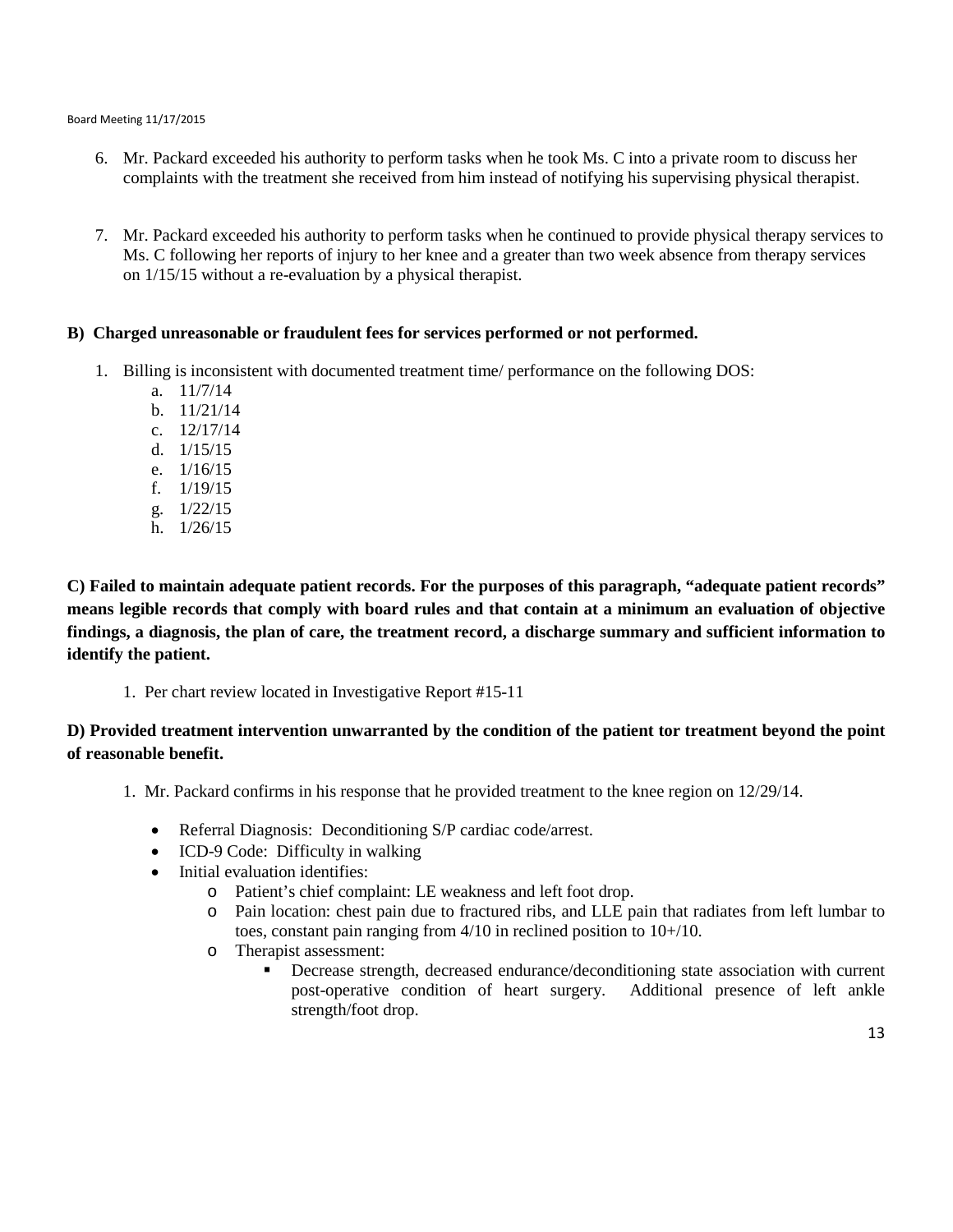- Knee assessment was not documented by the supervising physical therapist throughout the treatment record.
- Documentation does not indicate that a physical therapist has assessed the knee, specifically, did not assess the knee complaints on this DOS prior to Mr. Packard providing treatment interventions.

2. Mr. Packard documents treatment performed to the left foot without documentation to indicate an assessment of the left foot prior to treatment intervention or delegated treatment by the supervising documentation on the following DOS:

 $\bullet$  11/5/14

3. Mr. Packard documents treatment performed to the left gastroc/soleus region without documentation to indicate an assessment of the left gastroc/soleus region prior to treatment intervention or delegated treatment by the supervising documentation on the following DOS:

- $\bullet$  11/12/14
- $\bullet$  11/15/14
- $\bullet$  12/17/14
- $\bullet$  12/29/14

Ms. Richardson seconded the motion. Following review and discussion the motion carried by roll call vote.

| Vote      | Mr. Clinton | Mr.<br>D'Appollonio | Ms. Hunter | Dr. Miller | Ms. Remec | Ms. Richardson |
|-----------|-------------|---------------------|------------|------------|-----------|----------------|
| Aye       | X           | X                   |            | X          | X         | v              |
| Nay       |             |                     |            |            |           |                |
| Recused   |             |                     |            |            |           |                |
| Abstained |             |                     |            |            |           |                |
| Absent    |             |                     | X          |            |           |                |

Ms. Richardson moved the Board adopt the following Conclusions of Law:

**A.R.S. §32-2044(1)** "Violating this chapter, Board rules or a written board order."

**A.R.S. §32-2044(5)** "Engaging in the performance of substandard care by a physical therapist assistant, including exceeding the authority to perform tasks selected and delegated by the supervising licensee regardless of whether actual injury to the patient is established."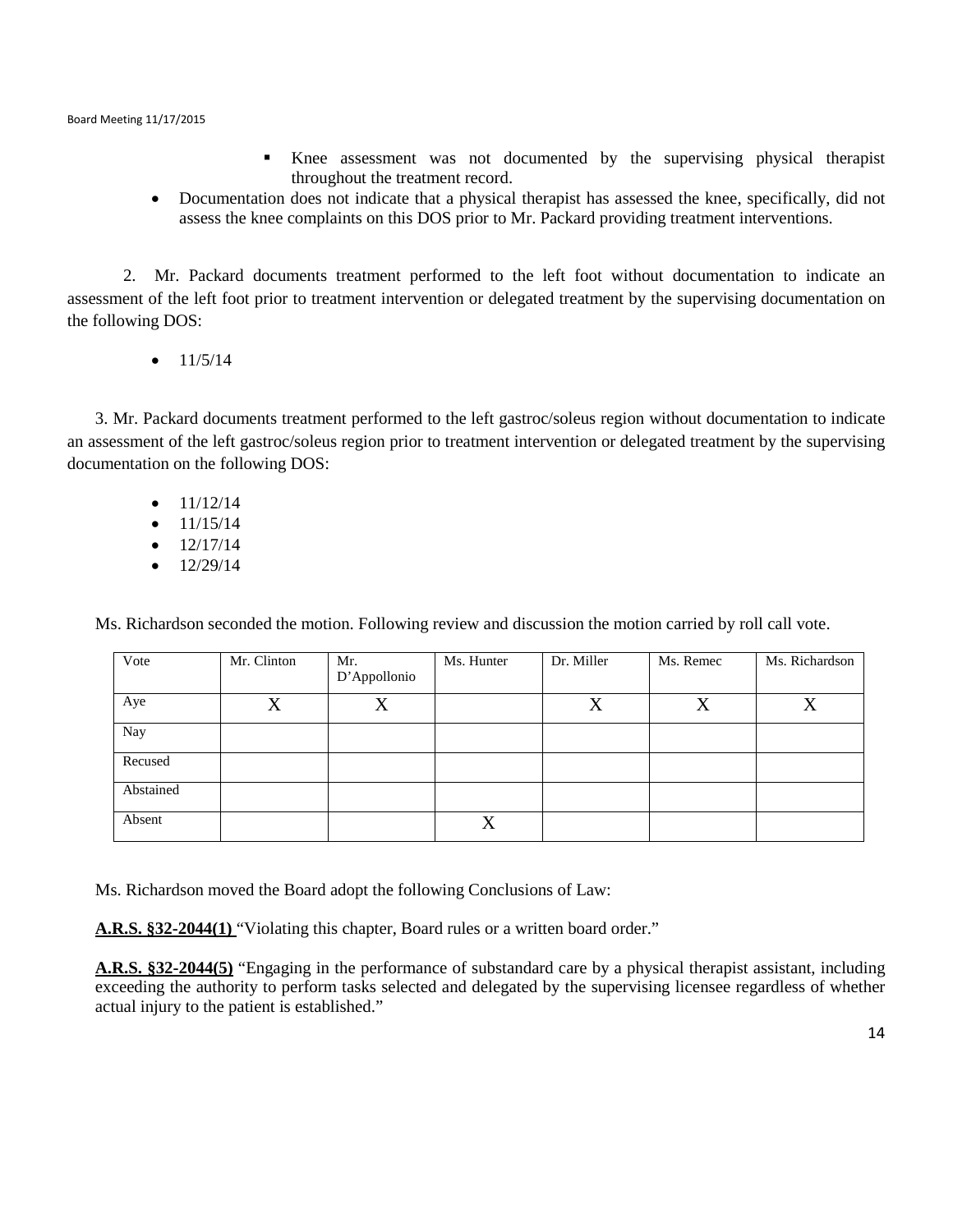**A.R.S. §32-2044(13):** "Charging unreasonable or fraudulent fees for services performed or not performed."

**A.R.S. §32-2044(20):** "Failing to maintain adequate patient records. For the purposes of this paragraph, "adequate patient records" means legible records that comply with board rules and that contain at a minimum an evaluation of objective findings, a diagnosis, the plan of care, the treatment record, a discharge summary and sufficient information to identify the patient."

**A.R.S. §32-2044(22):** "Providing treatment intervention unwarranted by the condition of the patient for treatment beyond the point of reasonable benefit."

| Vote      | Mr. Clinton | Mr.<br>D'Appollonio | Ms. Hunter | Dr. Miller | Ms. Remec | Ms. Richardson |
|-----------|-------------|---------------------|------------|------------|-----------|----------------|
| Aye       | X           | X                   |            | X          | X         | X              |
| Nay       |             |                     |            |            |           |                |
| Recused   |             |                     |            |            |           |                |
| Abstained |             |                     |            |            |           |                |
| Absent    |             |                     | X          |            |           |                |

Dr. Miller seconded the motion. Following review and discussion the motion passed by roll call vote.

The Board discussed possible disciplinary action against Mr. Packard's certificate. Following discussion Dr. Miller moved the Board adopt the following Order:

Mr. Packard's certificate is placed on probation for eighteen months with the possibility for early termination after three months of monitoring visits. Mr. Packard must take and pass the AZLAW examination, within six months of the order Mr. Packard shall complete continuing education in documentation for a total of six hours, cardiopulmonary review and treatment for a total of six hours, and orthopedic treatment for six hours. All continuing education must be preapproved by Board staff. Following completion of the continuing education Mr. Packard must undergo monthly monitoring visits by a Board approved monitor. Each visit will include a five of five randomly select patient charts and include at a minimum a review of documentation of communications between Mr. Packard and his supervising physical therapists, review of tests and measures taken by Mr. Packard related to patient presenting symptoms, and documentation of Mr. Packard's clinical thinking. Mr. Clinton seconded the motion. In discussion Mr. D'Appollonio advised Mr. Packard to be careful when utilizing electronic records with the ability to copy and paste and to pay careful attention to the billing codes he is using. Following review and discussion the motion passed by roll call vote.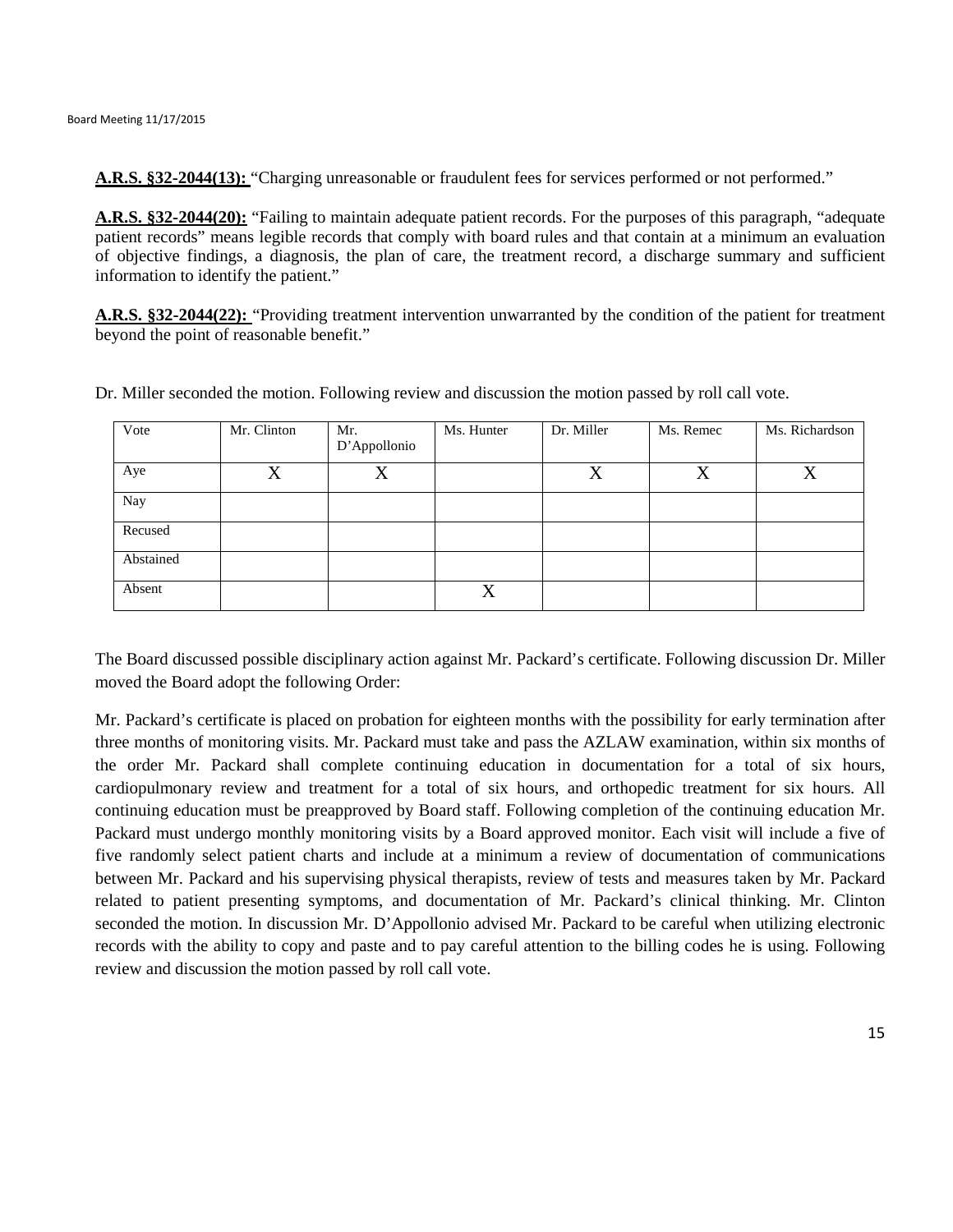| Vote      | Mr. Clinton | Mr.<br>D'Appollonio | Ms. Hunter | Dr. Miller | Ms. Remec | Ms. Richardson |
|-----------|-------------|---------------------|------------|------------|-----------|----------------|
|           |             |                     |            |            |           |                |
| Aye       | X           | X                   |            | X          | X         | X              |
| Nay       |             |                     |            |            |           |                |
| Recused   |             |                     |            |            |           |                |
| Abstained |             |                     |            |            |           |                |
| Absent    |             |                     | X          |            |           |                |

The Board recessed from 12:20pm to 12:32 pm

e) Request for Termination of Probation

i) Case #13-09 Tyrone Jones, PTA

Mr. Jones was present and was present and was not represented by legal counsel. The Board discussed Mr. Jones compliance with the terms of his probation and his successful completion of the terms of his criminal probation. Dr. Miller moved the Board grant Mr. Jones request for early termination of probation. Mr. Clinton seconded the motion. Following review and discussion the motion passed.

| Vote      | Mr. Clinton | Mr.<br>D'Appollonio | Ms. Hunter | Dr. Miller | Ms. Remec | Ms. Richardson |
|-----------|-------------|---------------------|------------|------------|-----------|----------------|
| Aye       | X           | X                   |            | X          | X         | v              |
| Nay       |             |                     |            |            |           |                |
| Recused   |             |                     |            |            |           |                |
| Abstained |             |                     |            |            |           |                |
| Absent    |             |                     | X          |            |           |                |

c) Initial Review, Discussion and Action on Complaint ii) Case #15-14; Lori Francoeur, PT

Ms. Baskin stated she knows Ms. Francoeur and stepped away from the Board table. Ms. Francoeur was not present and was not represented by legal counsel. Ms. Donahue provided a summary of the case. Board opened complaint #15- 14 after review of complaint #14-61 Michael Heinrich, PT. The Board alleges that Ms. Francoeur provided treatment interventions to patient MB that were unwarranted by the condition of the patient or treatment beyond the point of reasonable benefit. Dr. Miller noted the patient received 33 treatments for a meniscal tear and there are several issues noted in the investigative report. Dr. miller stated based on the information the Board has there appears sufficient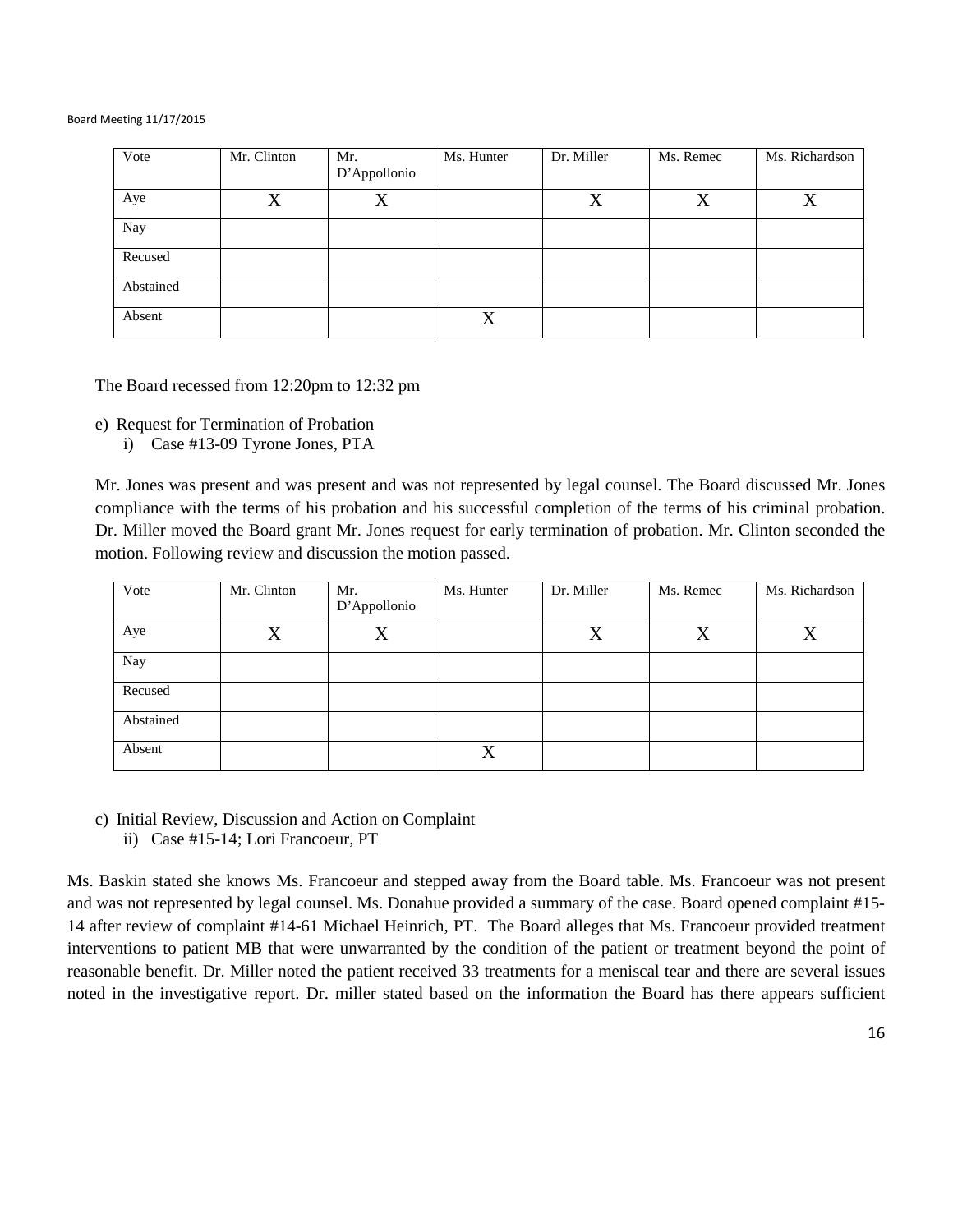information to move the complaint to an informal hearing. Dr. Miller moved the Board move the complaint to an informal hearing and add allegation of violating A.R.S. 32-2044(1, 4, 13, 20 and 22). Ms. Richardson seconded the motion. Following review and discussion the motion passed.

| Vote      | Mr. Clinton | Mr.<br>D'Appollonio | Ms. Hunter | Dr. Miller | Ms. Remec | Ms. Richardson |
|-----------|-------------|---------------------|------------|------------|-----------|----------------|
| Aye       | X           | X                   |            | X          | X         | X              |
| Nay       |             |                     |            |            |           |                |
| Recused   |             |                     |            |            |           |                |
| Abstained |             |                     |            |            |           |                |
| Absent    |             |                     | X          |            |           |                |

Ms. Basking returned to the Board table.

iii) Case #15-23; Robert McEntire, PT

Ms. Richardson recused herself from the case and left the Board table as she has a professional connection to the complainant. Dr. Miller took responsibility for the management of the Board meeting. Mr. McEntire was not present and was not represented by legal counsel. Ms. Donahue provided a summary of the case for the Board. Ms. D. E. alleges that Mr. McEntire documented treatment on two individuals with overlapping time on June 29, 2015 and July 1, 2015 and Mr. McEntire has failed to return a company laptop when he left their employment. The Board discussed the case. Following discussion Dr. Miller moved the Board vote the complaint to an informal hearing and offer Mr. McEntire a consent agreement to resolve the complaint. The Consent agreement will include probation for six months, continuing education for six hours in documentation and payment of a \$500.00 civil penalty. Mr. Clinton seconded the motion. During discussion Mr. D'Appollonio noted that he has an issue with Mr. McEntire bringing a friend to a treatment session and keeping the laptop and would add six hours of ethics to the consent agreement. Dr. Miller called the vote. The motion passed.

| Vote      | Mr. Clinton | Mr.<br>D'Appollonio | Ms. Hunter | Dr. Miller | Ms. Remec | Ms. Richardson |
|-----------|-------------|---------------------|------------|------------|-----------|----------------|
| Aye       | X           | X                   |            | X          | X         | X              |
| Nay       |             |                     |            |            |           |                |
| Recused   |             |                     |            |            |           |                |
| Abstained |             |                     |            |            |           |                |
| Absent    |             |                     | X          |            |           |                |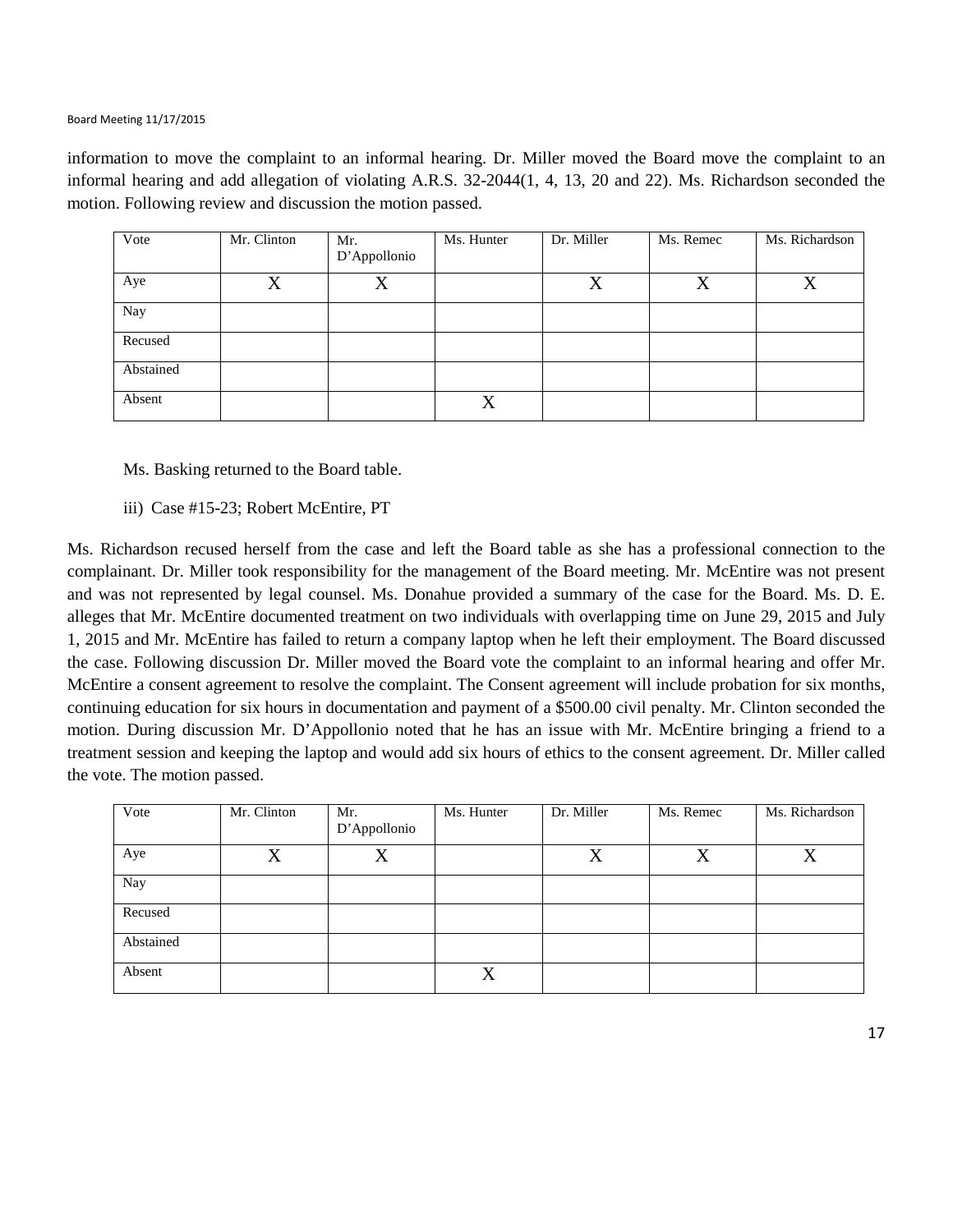Ms. Richardson returned to the Board table.

iv) Case #15-32; David Fairbourn, PT

Mr. Fairbourn was not present and was not represented by legal counsel. Ms. Donahue provided a summary of the complaint for the Board. Mr. Fairbourn was arrested on October 12, 2015 for suspicion of 10 counts of sexual abuse to patients. The Board discussed the complaint. Dr. Miller moved the Board offer Mr. Fairbourn a consent agreement to surrender his license if not accepted the case is to proceed to a formal hearing. Ms. Richardson seconded the motion. Following review and discussion the motion passed.

| Vote      | Mr. Clinton | Mr.<br>D'Appollonio | Ms. Hunter | Dr. Miller | Ms. Remec | Ms. Richardson |
|-----------|-------------|---------------------|------------|------------|-----------|----------------|
| Aye       | X           | X                   |            | X          | X         | X              |
| Nay       |             |                     |            |            |           |                |
| Recused   |             |                     |            |            |           |                |
| Abstained |             |                     |            |            |           |                |
| Absent    |             |                     | X          |            |           |                |

- d) Consideration of Consent Agreement on Case Pending Informal Hearing
	- i) Complaint #15-06 Nicole Stavale, PT

Mr. Brown provided a review of the case before the Board. Ms. Stavale was scheduled for an informal hearing in September and the Board tabled the hearing to allow the Board staff to draft a consent agreement with Ms. Stavale. The consent agreement is before the Board for consideration. Ms. Stavale was not present and was not represented by legal counsel. Dr. Miller moved the Board adopt the consent agreement. Mr. D'Appollonio seconded the motion. Following review and discussion the motion passed by roll call vote.

| Vote      | Mr. Clinton | Mr.<br>D'Appollonio | Ms. Hunter | Dr. Miller | Ms. Remec | Ms. Richardson |
|-----------|-------------|---------------------|------------|------------|-----------|----------------|
| Aye       | X           | X                   |            | $\rm X$    | X         | X              |
| Nay       |             |                     |            |            |           |                |
| Recused   |             |                     |            |            |           |                |
| Abstained |             |                     |            |            |           |                |
| Absent    |             |                     | X          |            |           |                |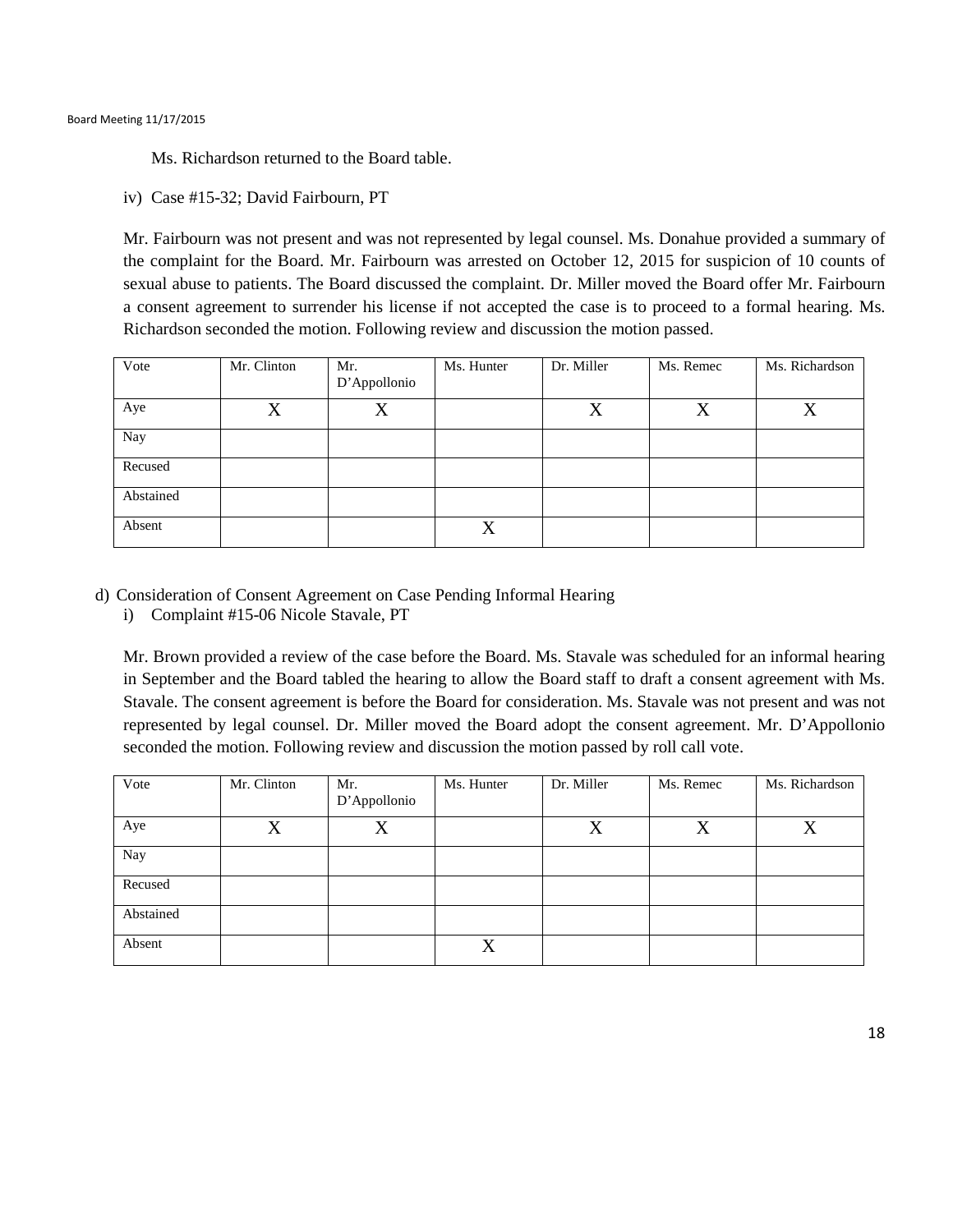- c) Review, Discussion and Possible Action on Consideration of Opening a Complaint
	- i) Michael Angelo, PT

Mr. Angelo was not present and was not represented by legal counsel. Ms. Richardson moved the Board open a complaint against Mr. Angelo and obtain court records as part of the investigation. Mr. D'Appollonio seconded the motion. Following review and discussion the motion passed.

| Vote      | Mr. Clinton | Mr.          | Ms. Hunter | Dr. Miller | Ms. Remec | Ms. Richardson |
|-----------|-------------|--------------|------------|------------|-----------|----------------|
|           |             | D'Appollonio |            |            |           |                |
| Aye       | X           | X            |            | X          | X         | X              |
| Nay       |             |              |            |            |           |                |
| Recused   |             |              |            |            |           |                |
| Abstained |             |              |            |            |           |                |
| Absent    |             |              | X          |            |           |                |

### ii) Christopher Harten, PT

Mr. Harten was not present and was not represented by legal counsel. Ms. Richardson moved the Board open a complaint and obtain court records regarding the legal matter. Ms. Remec seconded the motion. Following review and discussion the motion passed.

| Vote      | Mr. Clinton | Mr.<br>D'Appollonio | Ms. Hunter | Dr. Miller | Ms. Remec | Ms. Richardson |
|-----------|-------------|---------------------|------------|------------|-----------|----------------|
| Aye       | X           | X                   |            | X          | X         | $\rm X$        |
| Nay       |             |                     |            |            |           |                |
| Recused   |             |                     |            |            |           |                |
| Abstained |             |                     |            |            |           |                |
| Absent    |             |                     | X          |            |           |                |

iii) Kim Lewis, PT

Ms. Lewis was not present and was not represented by legal counsel. The Board discussed the report of a DUI charge. Dr. Miller moved the Board take no action. The motion failed for lack of a second. The Board discussed the charge. Ms. Richardson moved the Board open the complaint and obtain court records and rehabilitation records. Mr. Clinton seconded the motion. Following review and discussion the motion passed.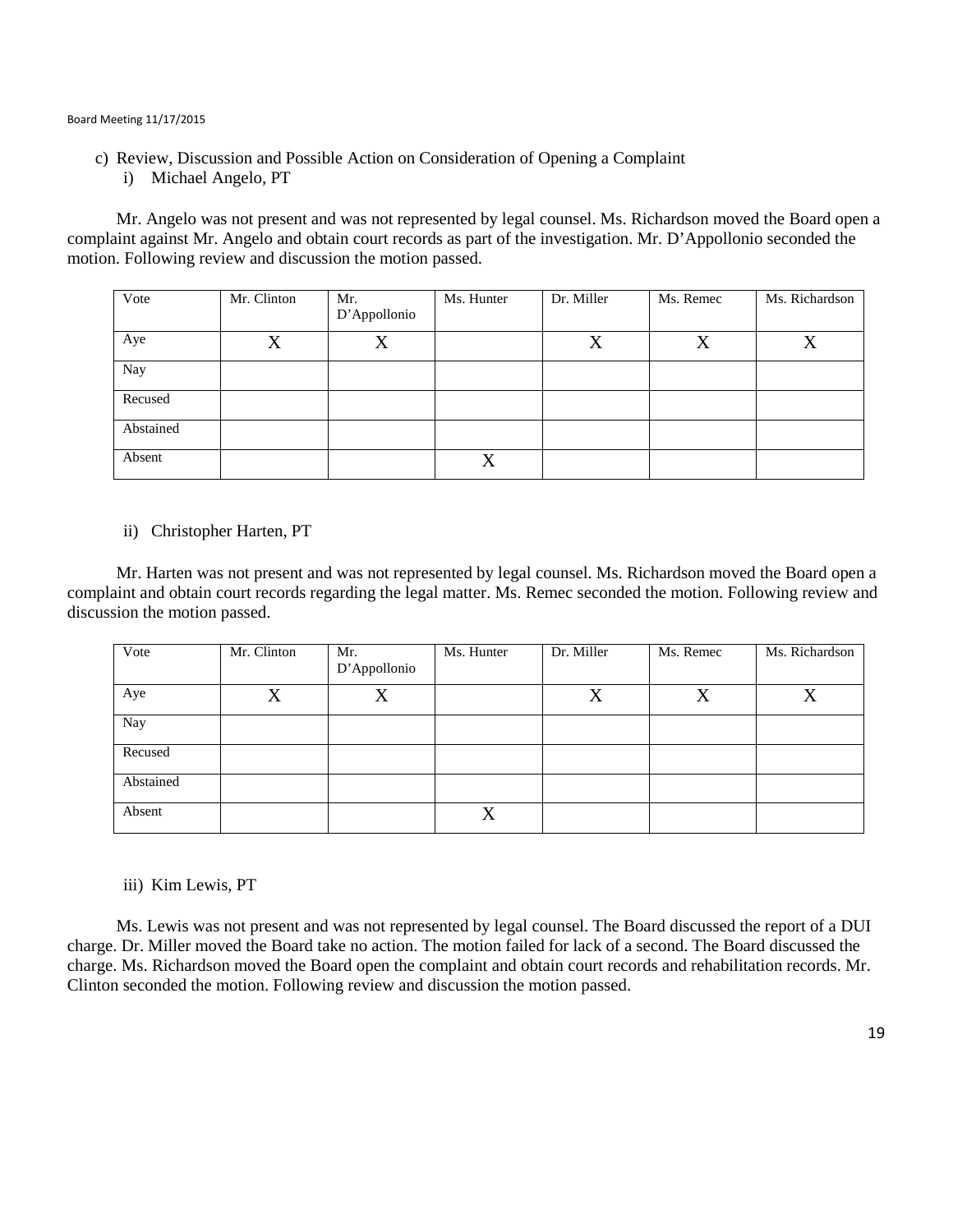| Vote      | Mr. Clinton | Mr.<br>D'Appollonio | Ms. Hunter | Dr. Miller | Ms. Remec | Ms. Richardson |
|-----------|-------------|---------------------|------------|------------|-----------|----------------|
| Aye       | X           | X                   |            | X          | X         | X              |
| Nay       |             |                     |            |            |           |                |
| Recused   |             |                     |            |            |           |                |
| Abstained |             |                     |            |            |           |                |
| Absent    |             |                     | X          |            |           |                |

#### iv) Eric Renshaw, PTA

Mr. Renshaw was not present and was not represented by legal counsel. Ms. Richardson noted that this appeared to be a new licensee arrested for indecent exposure, urinating in public and he mentioned a previous issue. Ms. Baskin advised that the Board could not consider any previous issue at this time. Ms. Richardson moved the Board open a complaint. Ms. Remec seconded the motion. Following review and discussion the motion passed.

| Vote      | Mr. Clinton | Mr.<br>D'Appollonio | Ms. Hunter | Dr. Miller | Ms. Remec | Ms. Richardson |
|-----------|-------------|---------------------|------------|------------|-----------|----------------|
| Aye       | X           | X                   |            | X          | X         | X              |
| Nay       |             |                     |            |            |           |                |
| Recused   |             |                     |            |            |           |                |
| Abstained |             |                     |            |            |           |                |
| Absent    |             |                     | X          |            |           |                |

Mr. Brown requested the Board reopen the case against Mr. Fairbourn. Ms. Richardson moved to reopen the case. Mr. D'Appollonio seconded the motion. Following review and discussion the motion passed.

| Vote      | Mr. Clinton | Mr.          | Ms. Hunter | Dr. Miller | Ms. Remec | Ms. Richardson |
|-----------|-------------|--------------|------------|------------|-----------|----------------|
|           |             |              |            |            |           |                |
|           |             | D'Appollonio |            |            |           |                |
|           |             |              |            |            |           |                |
| Aye       | X           | X            |            | X          | X         | X              |
|           |             |              |            |            |           |                |
|           |             |              |            |            |           |                |
| Nay       |             |              |            |            |           |                |
|           |             |              |            |            |           |                |
|           |             |              |            |            |           |                |
| Recused   |             |              |            |            |           |                |
|           |             |              |            |            |           |                |
| Abstained |             |              |            |            |           |                |
|           |             |              |            |            |           |                |
|           |             |              |            |            |           |                |
| Absent    |             |              | X          |            |           |                |
|           |             |              |            |            |           |                |
|           |             |              |            |            |           |                |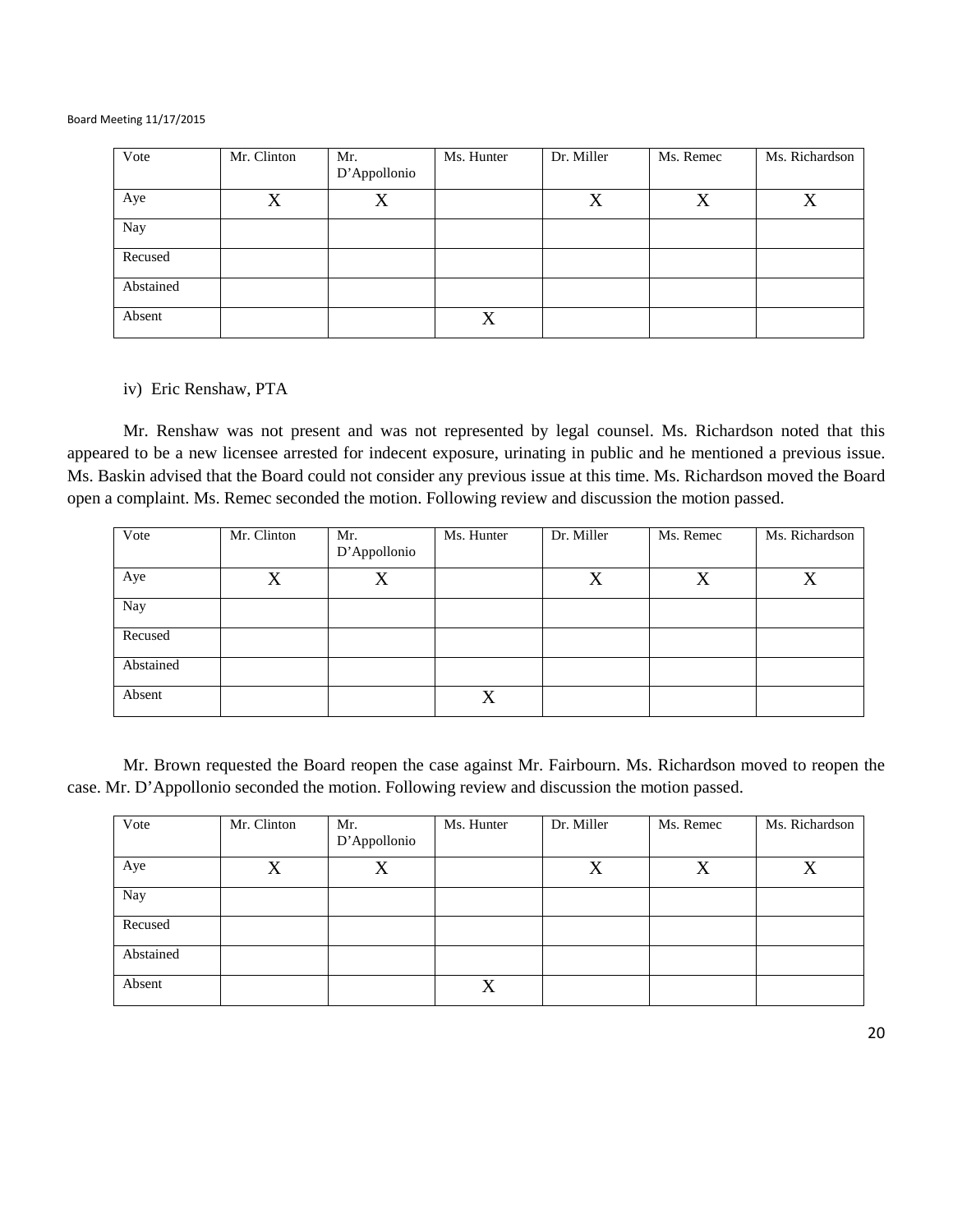b) Initial Review, Discussion and Action on Complaint iv) Case #15-32; David Fairbourn, PT

Mr. Brown requested the Board add an allegation of violating A.R.S. §32-2044(12). Ms. Richardson moved the Board add the allegation of violating A.R>S. §32-2044912) to the case. Mr. D'Appollonio seconded the motion. Following review and discussion the motion passed.

| Vote      | Mr. Clinton       | Mr.<br>D'Appollonio | Ms. Hunter | Dr. Miller | Ms. Remec | Ms. Richardson |
|-----------|-------------------|---------------------|------------|------------|-----------|----------------|
| Aye       | $\rm\overline{X}$ | X                   |            | X          | X         | $\rm X$        |
| Nay       |                   |                     |            |            |           |                |
| Recused   |                   |                     |            |            |           |                |
| Abstained |                   |                     |            |            |           |                |
| Absent    |                   |                     | X          |            |           |                |

## **6) BOARD BUSINESS AND REPORTS**

- a) Executive Director's Report Verbal Report Only, Discussion and Possible Action
	- i) Financial Report- Verbal Report
	- ii) Review Recent Board Staff Activities- Verbal Report
	- iii) Review of Current Legislative Activity- No update to provide.
	- iv) Rule Activity- No update to provide
	- v) FSBPT- Verbal Report

Mr. Brown provided a verbal report on the above topics. No action was taken or required.

## **7) CALL TO THE PUBLIC**

No person came forward for the call to the public.

#### 8) **ADJOURNMENT**

Mr. D'Appollonio moved to adjourn the meeting. Mr. Clinton seconded the motion. The motion carried.

| Vote    | Mr. Clinton | Mr.<br>D'Appollonio | Ms. Hunter | Dr. Miller | Ms. Remec | Ms. Richardson |
|---------|-------------|---------------------|------------|------------|-----------|----------------|
| Aye     |             | 73                  |            | $\Lambda$  |           |                |
| Nay     |             |                     |            |            |           |                |
| Recused |             |                     |            |            |           |                |